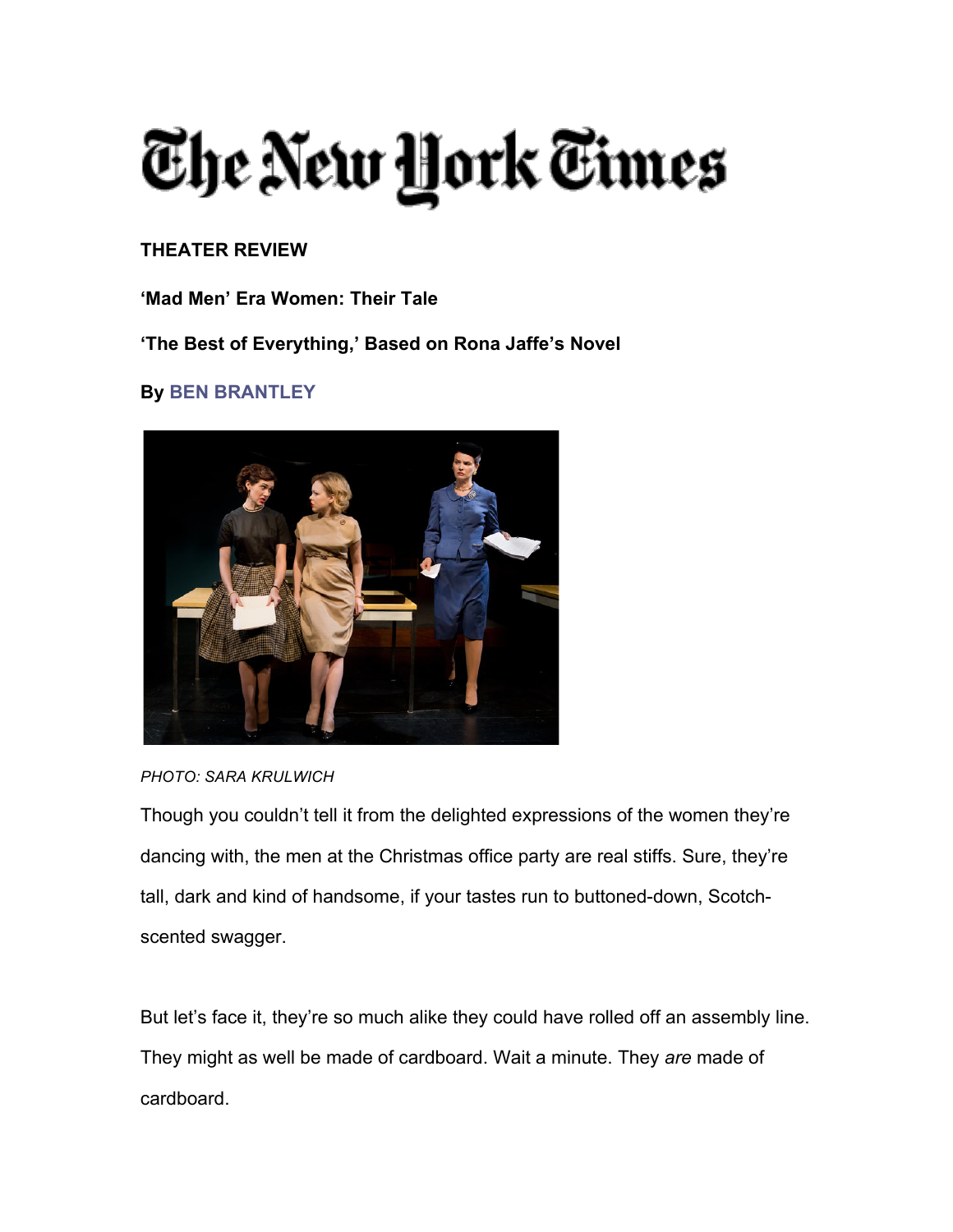It seems fitting, as well as economical, that the male extras in the disarming new stage adaptation of Rona Jaffe's "Best of Everything" should be giant paper dolls. That's how guys often looked to the hopeful secretaries in the 1950s Manhattan of Jaffe's best-selling novel of a half-century ago: flat, unbending, interchangeable and, alas, an essential possession if you wanted to keep up with the other girls.

What with the cultural ascendancy of "Mad Men," and recent Broadway revivals of "Promises, Promises" and "How to Succeed in Business Without Really Trying," we haven't lacked of late for vintage reminders of sexism in the office. But Jaffe's 1958 novel told the story from a gimlet-eyed female perspective that today seems less quaint than you might have expected.

When I heard that "The Best of Everything" was being made into a work of downtown theater, at Here through Oct. 20, I expected an over-the-top camp fest, replete with female impersonators of all genders. Hadn't the luscious 1959 movie version featured Joan Crawford as a loveless publishing boss and the mannequin deluxe Suzy Parker as an obsessive, man-stalking actress?

To my surprised pleasure, the 95WordsPerMinute production of "The Best of Everything," adapted and directed by Julie Kramer, is neither a delirious sendup nor a mordant, finger-wagging deconstruction. It's a respectful, hysteria-free, streamlined (at 90 minutes) and appealingly modest effort that lets Jaffe's working girls speak for themselves.

What they have to say isn't, in some ways, all that different from what the women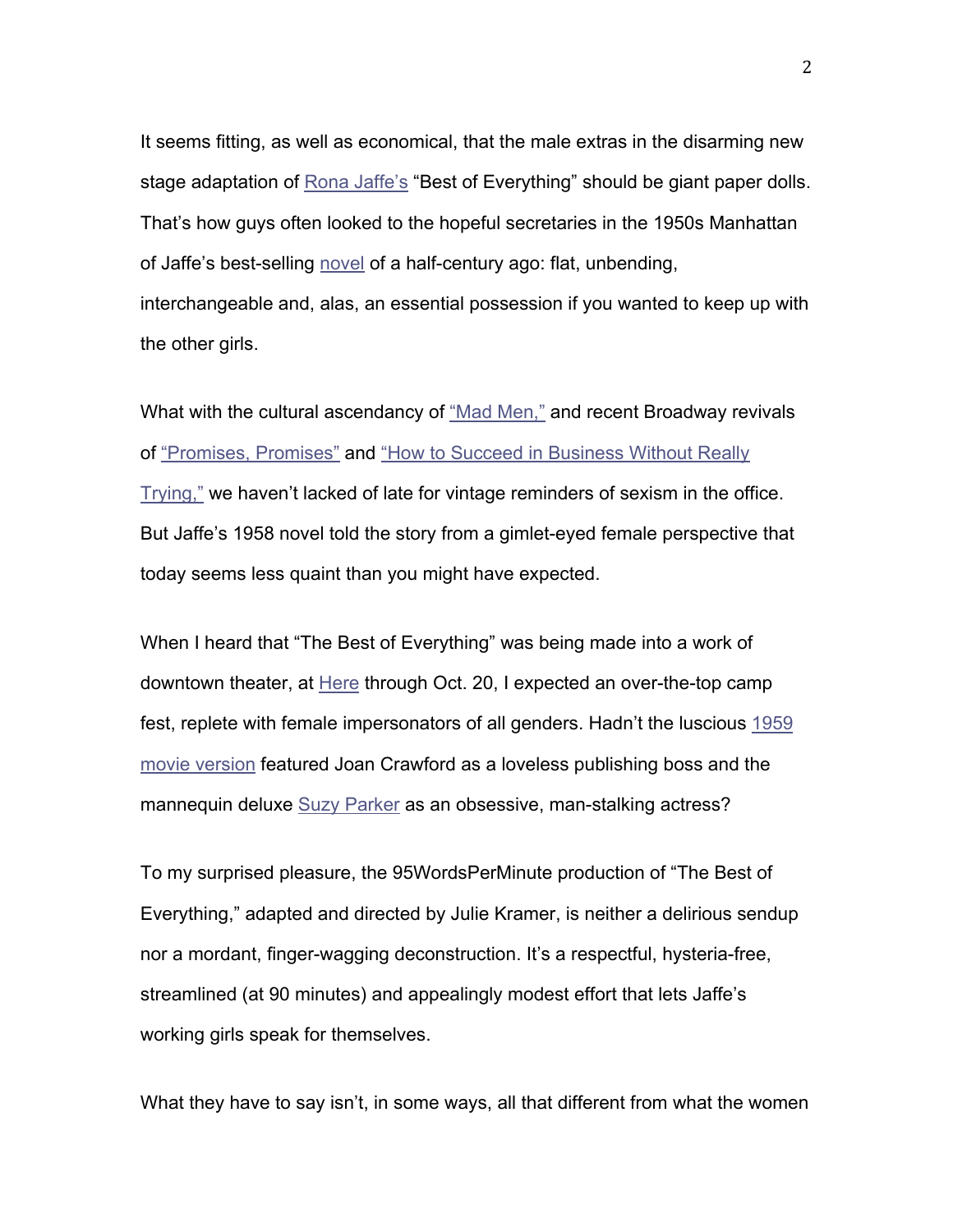of "Sex and the City" and even Lena Dunham's "Girls" would be saying decades later. (In an interview in The New York Times with Ruth La Ferla in 2005, Jaffe described "Best" as " 'Sex and the City' without the vibrators.")

Like the more contemporary women of "Sex and the City," Jaffe's female characters perceive an unfathomable gender gap dividing them from those perplexing but necessary beings called men. This is true even of her independent-minded heroine, Caroline, who rises quickly from the typing pool at Shalimar Publishing and to whom everyone always seems to be saying, with more astonishment than admiration, "You're so ambitious."

Ms. Kramer, who developed her adaptation with Amy Wilson (who also plays the Joan Crawford part here), is working with a mostly female cast, led with brisk expertise and visible intelligence by Sarah Wilson as Caroline. (There are exactly two men, Jordan Geiger and Tom O'Keefe, in the ensemble, and Mr. O'Keefe wittily embodies four separate love interests.)

The cast members are kept on a naturalistic rein that's relaxed enough to allow for the occasional loopy comic flourish. They wear Daniel Urlie's confining period costumes as if they put them on every morning. None of them are allowed to condescend to their characters, even when they're swooning with envy over a best friend's engagement ring, speculating on a future in a shared double bed or gossiping cattily about interoffice affairs.

That's, you know, affffaaairrs. Jaffe's original novel was notoriously straightforward about sex, from messy foreplay to messier aftermath (including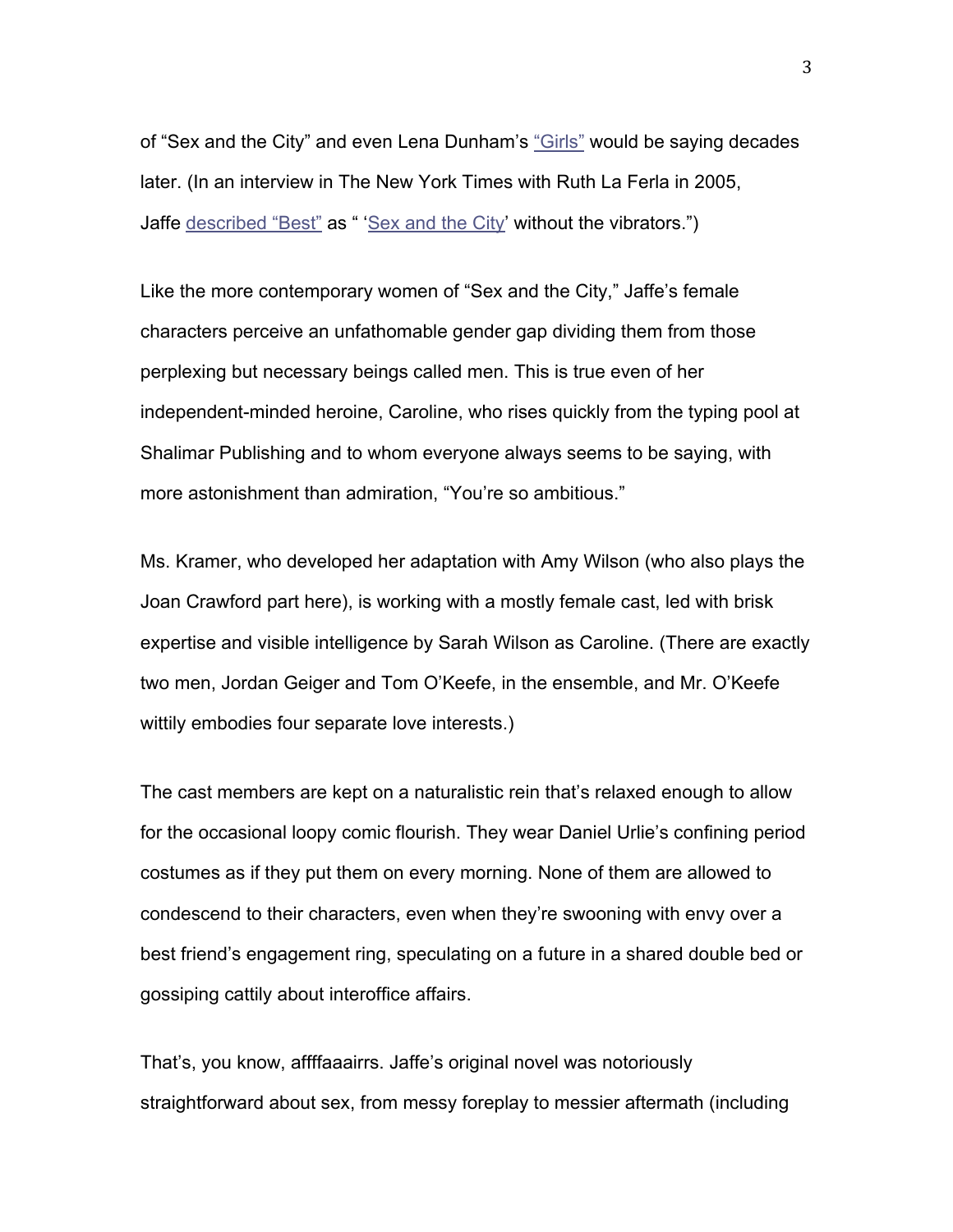abortions), and its abuses by men in power, which more or less meant all men in those days. The more lurid moments are presented here with neither a wink nor heavy breathing.

A calm lucidity, both amused and a tad sorrowful, prevails in all aspects of the production. Lauren Helpern's single multiplatform set and Graham Kindred's lighting suggest the workplace as a sort of sociological laboratory.

There are a few antic touches in addition to the cardboard dancing partners: a toy-size model of an ocean liner to evoke Caroline's lost love, a couple of musical interludes (including a torchy number performed by Hayley Treider as the obsessive actress) and a sly, inspired dream sequence that involves an exchange of headwear between a man and a woman. There is also, of course, a 1950s soundtrack, in which period vocalists like Jo Stafford and Doris Day sing of love, loss and matrimony.

But this production doesn't call deliberate attention to these elements. The whole show is refreshingly free of the "aren't-we-clever" self-consciousness that often accompanies such excursions into pop-culture past.

"The Best of Everything" is part of Here's Sublet Series, which allows artists to develop and perform work, at a discount. So don't expect high gloss from this production. The lack of it may in fact be a blessing.

For there is a welcome humility at work here, which in turn creates a feeling of unvarnished transparency. This approach gently and divertingly reminds us that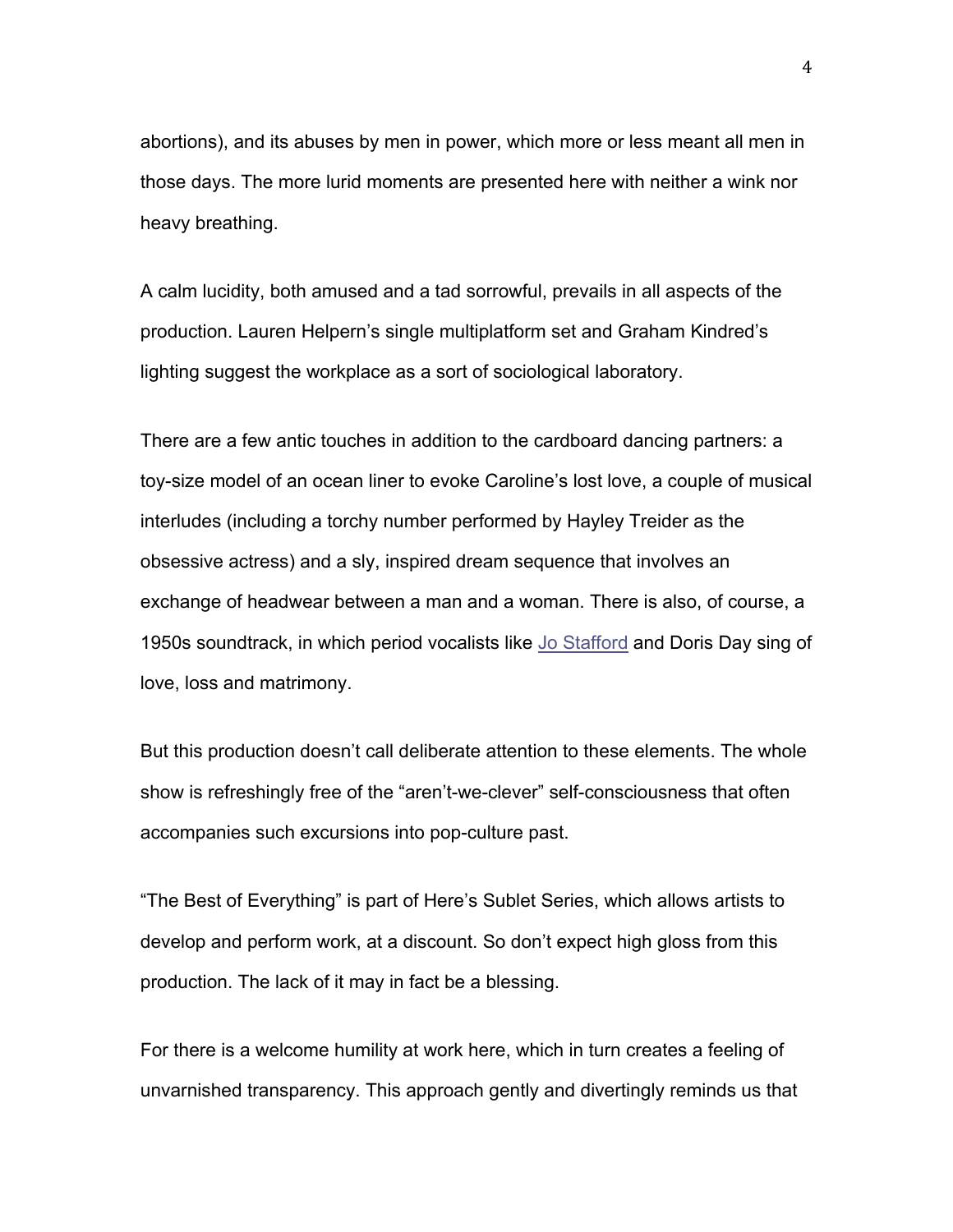while Jaffe's popular novel may not have been a major work of art (and she never claimed it was), it focused a clear and abidingly useful gaze on women caught in a moment in time that isn't as distant as you might suppose.

#### **The Best of Everything**

Adapted and directed by Julie Kramer, based on the book by Rona Jaffe; developed with Amy Wilson; sets by Lauren Helpern; lighting by Graham Kindred; costumes by Daniel Urlie; sound by Jill B C Du Boff ; production stage manager, Katharine Whitney; general manger, Leah Michalos; associate producer, Holly Rosen Fink. Presented by Hyde Park & Lafayette and 95WordsPerMinute. At Here, 145 Avenue of the Americas, at Dominick Street, South Village; (212) 352-3101; here.org. Through Oct. 20. Running time: 1 hour 30 minutes.

WITH: Jordan Geiger (Eddie), Sas Goldberg (Brenda), Molly Lloyd (Mary Agnes), Tom O'Keefe (Mike Rice/Shalimar/David/Ronnie), Alicia Sable (April), Hayley Treider (Gregg), Amy Wilson (Miss Farrow) and Sarah Wilson (Caroline).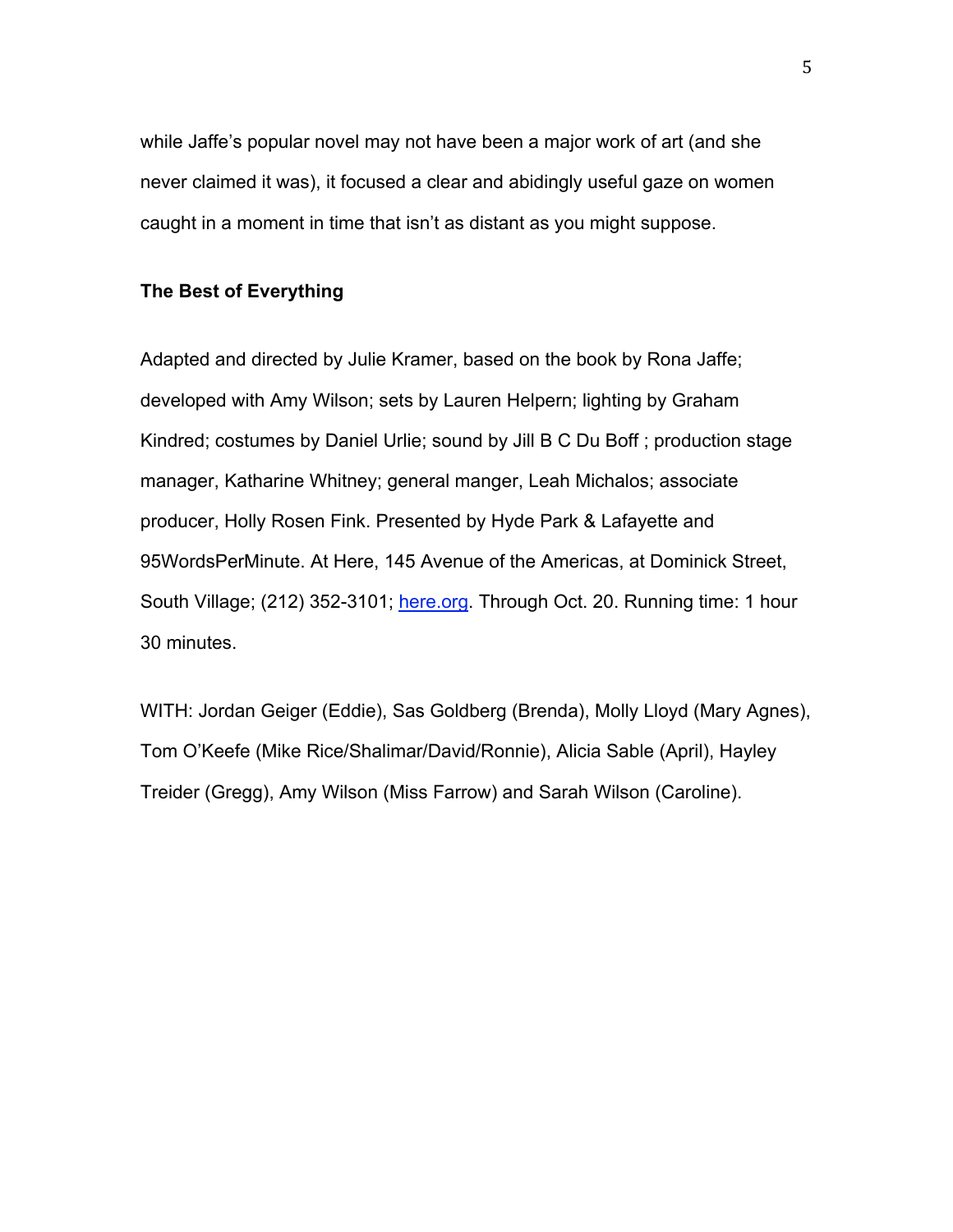

## **Girls Before "Girls"**

Posted by *Robert Gottlieb* October 22, 2012

The first best-selling novel I ever edited was Rona Jaffe's notorious "The Best of Everything." That was back in 1958, and it's just made a comeback—as the basis of a slick and even touching stage version at a small downtown theatre. Who'd have thunk it? Not even Rona (alas, dead), despite her literary aspirations.

Why does it work as well as it does? Is it the pre-Mad Men retro effect—the up-to-the-moment typewriters and telephones of the "girls" at the publishing house, with their little hats and white gloves, their worries over their virginity? I don't think so, although that's all fun for those of us with long memories. It works because it's yet another incarnation of a basic plot that never seems to fail: three, or four, or five very young women land up in New York, trying to find their way. Will it be career? Marriage? Will they find Mr. Right or Mr. Wrong, or no Mister at all? (Rona answered the question herself in her best book, "Mr. Right Is Dead.")

We don't know yet how things will work out for the girls of "Girls," today's version of this story, but if it follows tradition, at least one of them will rise to the professional top, having sacrificed True Love; one will marry the nice guy next door and settle down to domestic contentment, if not bliss; and the one who Went Bad will die tragically—in the old days, of alcohol or a car crash or suicide, perhaps today of a transmitted social disease. Maybe—and I'll believe it when I see it—today's young women will be allowed to have it all. But it didn't work that way for the most recent generation of TV gals, the "Sex and the City" gang. (Lena Dunham, the heart, soul, and body of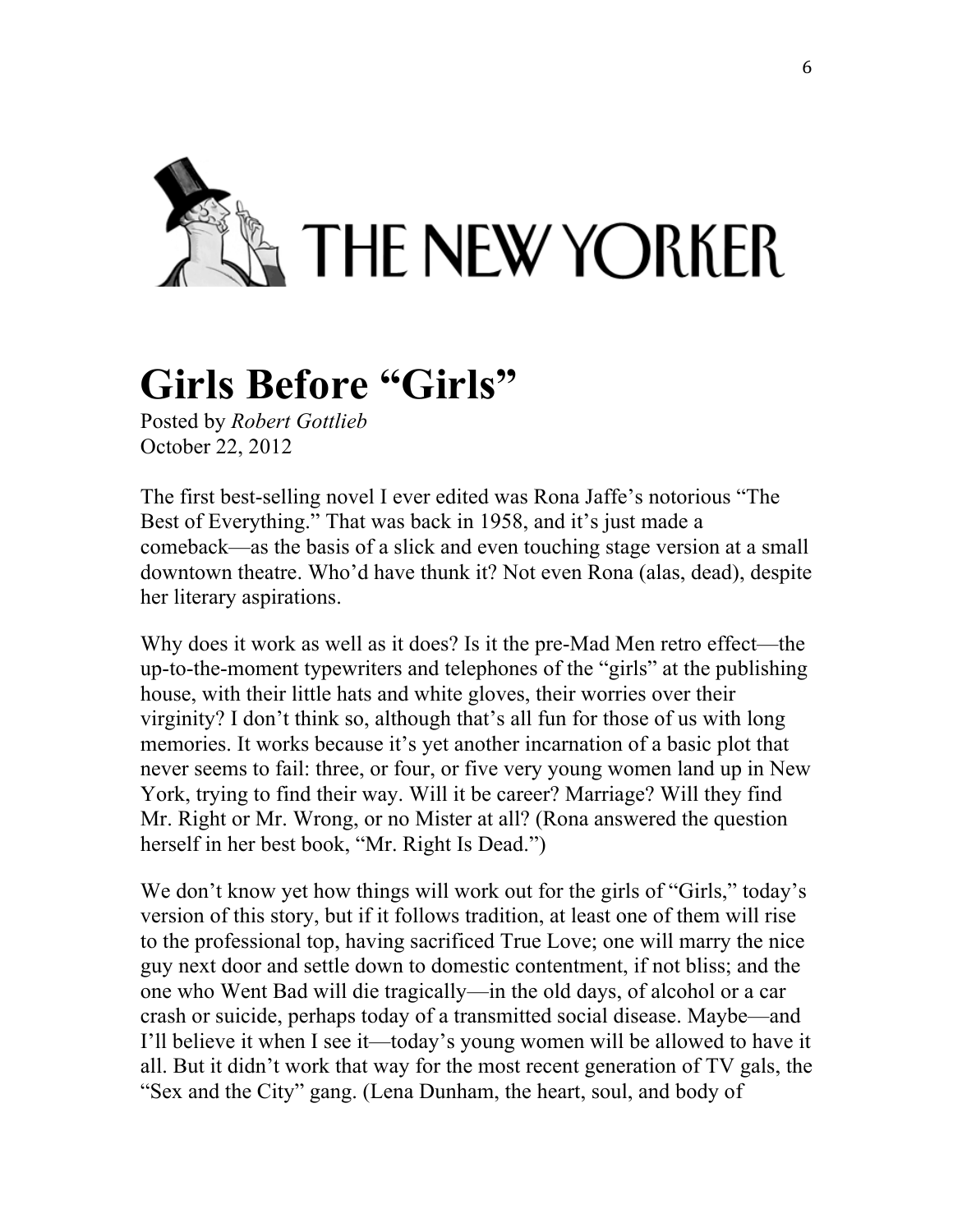"Girls," tells us that "Sex and the City" is one of her inspirations.) Yes, manners and morals change—the up-front, affectless sex of "Girls" would have been as unimaginable fifty-odd years ago as our having a black President—but life follows the same old patterns. Young women today, as in the fifties, find themselves entering the big world and having to make choices.

And this scenario wasn't by any means invented in 1958. As far back as the twenties they were churning this stuff out. In "Sally, Irene and Mary" (1925), one girl gets the money, one gets the nice guy, one dies the death that's Joan Crawford, of course. In "Three on a Match" (1932), bad-girl Joan Blondell straightens out and scores the good life; Ann Dvorak goes wrong and dies—but only because she flings herself from the window to save her kidnapped little boy from gangsters (she's scrawled his whereabouts on her nightgown with lipstick); and Bette Davis, at the very start of her career, is just a stenographer who goes on typing. In "Ladies in Love" (1936), Constance Bennett marries big money but misses out on love; Janet Gaynor finds doctor Don Ameche *and* love; and Loretta Young is dumped by gorgeous Tyrone Power and tries to commit suicide. (She ends up with her own little hat shop.) It's Budapest, not New York, but you'd never know it.

These movies were all pure Hollywood hokum. "The Best of Everything," however, was taken from life. Rona's best friend at Radcliffe was a terrific girl named Phyllis who came to work at Simon & Schuster the same day I did—July 5, 1955—and for the same man, the top editor. She was his secretary and I was his editorial assistant, but she got ten dollars a week more than I did because she could take dictation and handle his checkbook, whereas all I could do was read. (Not the kind of sexism we identify with the fifties.) Phyl was a kind of Jewish Audrey Hepburn, adored by all, and when Rona, who had worked at Fawcett Publications, decided to try her hand at fiction, she naturally brought it to her old friend.

Meanwhile, our boss had made a deal with the famous Hollywood producer Jerry Wald to find properties for him. Jerry commissioned the novel, Rona wrote it, I edited it, and Phyllis provided a lot of the plotline —she was one of the sources of the central character, Caroline Bender, who loses her Harvard fiancé to a rich girl from Dallas and goes on to replace her boss (Joan Crawford—still at it—in Jerry Wald's film) as chief editor of Fabian books. Phyl was also part-inspiration for Gregg Adams, so besotted with a Broadway producer that she stalks him and eventually plunges down the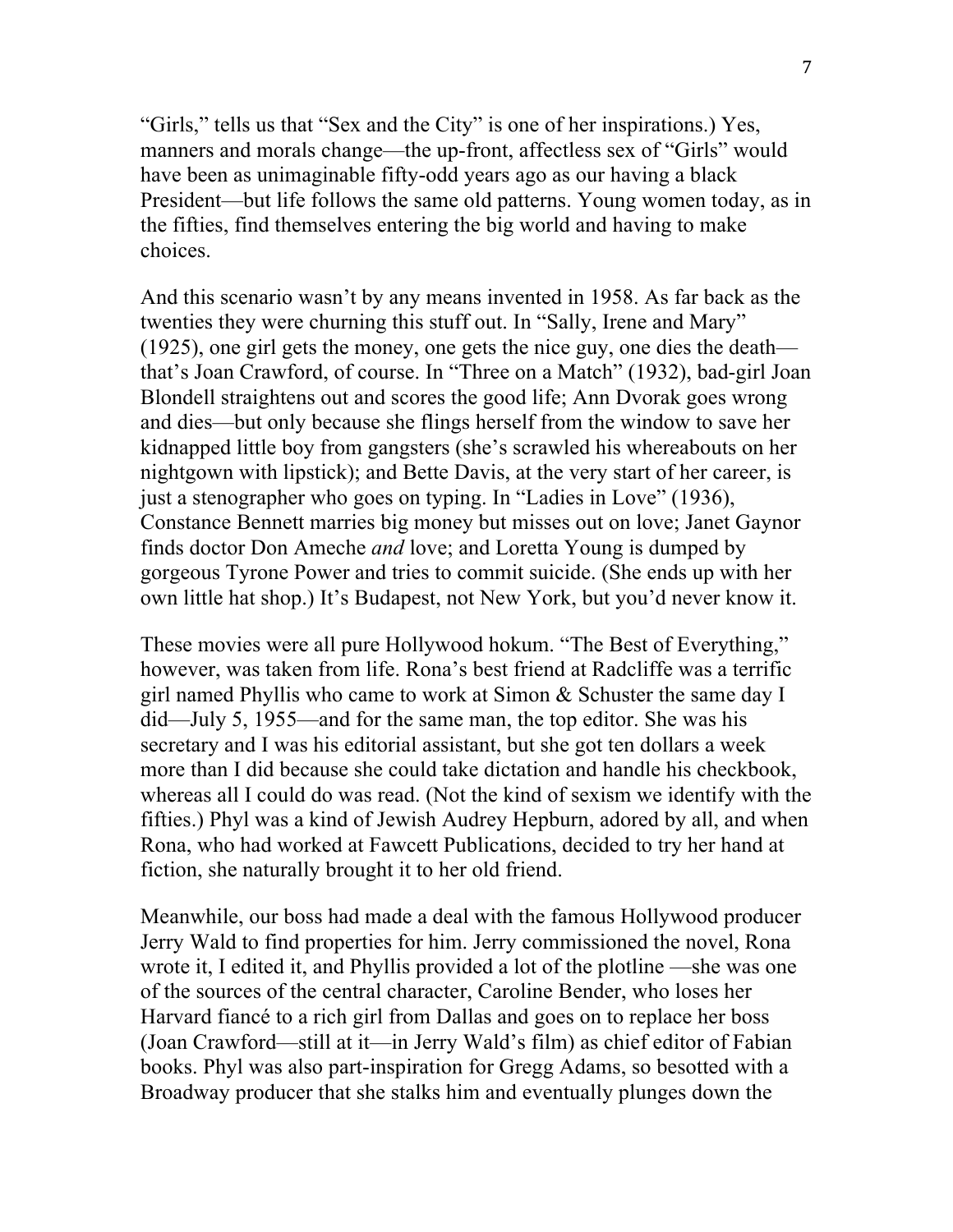staircase outside his apartment to her death. She was definitely *not* a source for April Morrison, the girl from the sticks who can't take the New York fast life and ends up going back to Colorado with a nice simple guy who worships her. And she never could have qualified for a Lena Dunham character—she was far too fastidious.

Phyllis and I stayed close friends for forty years, until she died of cancer. Her friendship with Rona disintegrated when Rona's widowed father married Phyllis's widowed mother. (Are we inside a Rona Jaffe novel?) Phyl spent her life in a kind of modern version of Fannie Hurst's famous "Back Street"—devoting herself to several very distinguished married men who were crazy about her but couldn't or wouldn't marry her. She didn't really care, though—she had a lively career in publishing, she had her cats, and she had pluck. Caroline Bender, in the stage version of Rona's novel, says a resounding "No" when her ex-flame asks her to return to Dallas with him and be his… mistress! Phyllis didn't think of herself as a mistress: she may have been living a "Back Street" kind of life, but she never took the backseat. And she's had a life after death, not only as a model for Caroline and Gregg but as the heroine of "Mr. Right is Dead."

Of all the people involved with "The Best of Everything," I guess I'm the only survivor. How unsettling it was for me the other evening, how moving, to see my old friend being impersonated up on the stage—and by an actress who actually resembled her and got just about everything right. The one thing that Rona left out (and "Girls" does, too) is how much fun we all had at work, Phyllis most of all. She should have been there at the theatre with me—she would have been very pleased.

http://www.newyorker.com/online/blogs/books/2012/10/girls-before-girlson-editing-the-best-of-everything.html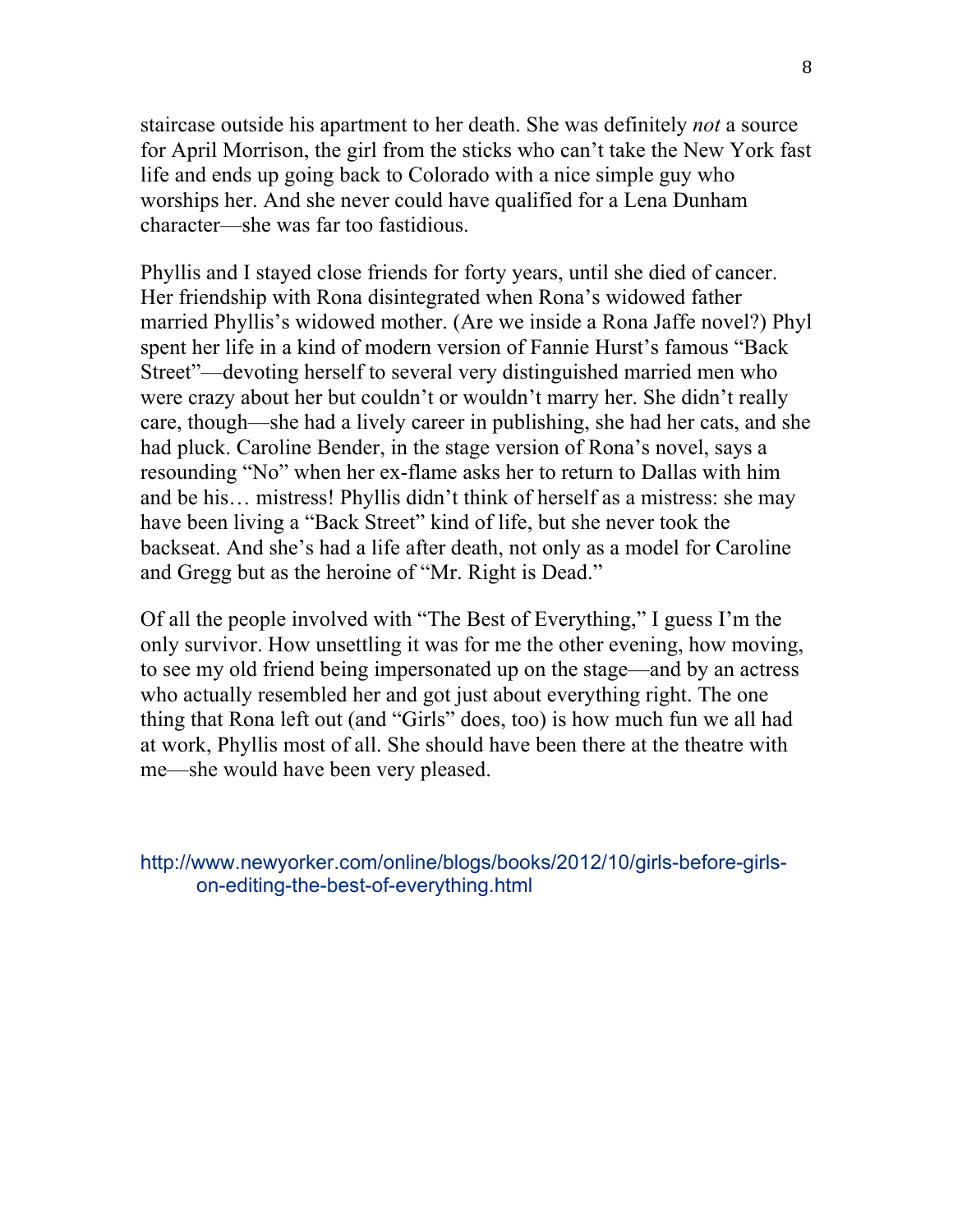<span id="page-8-0"></span>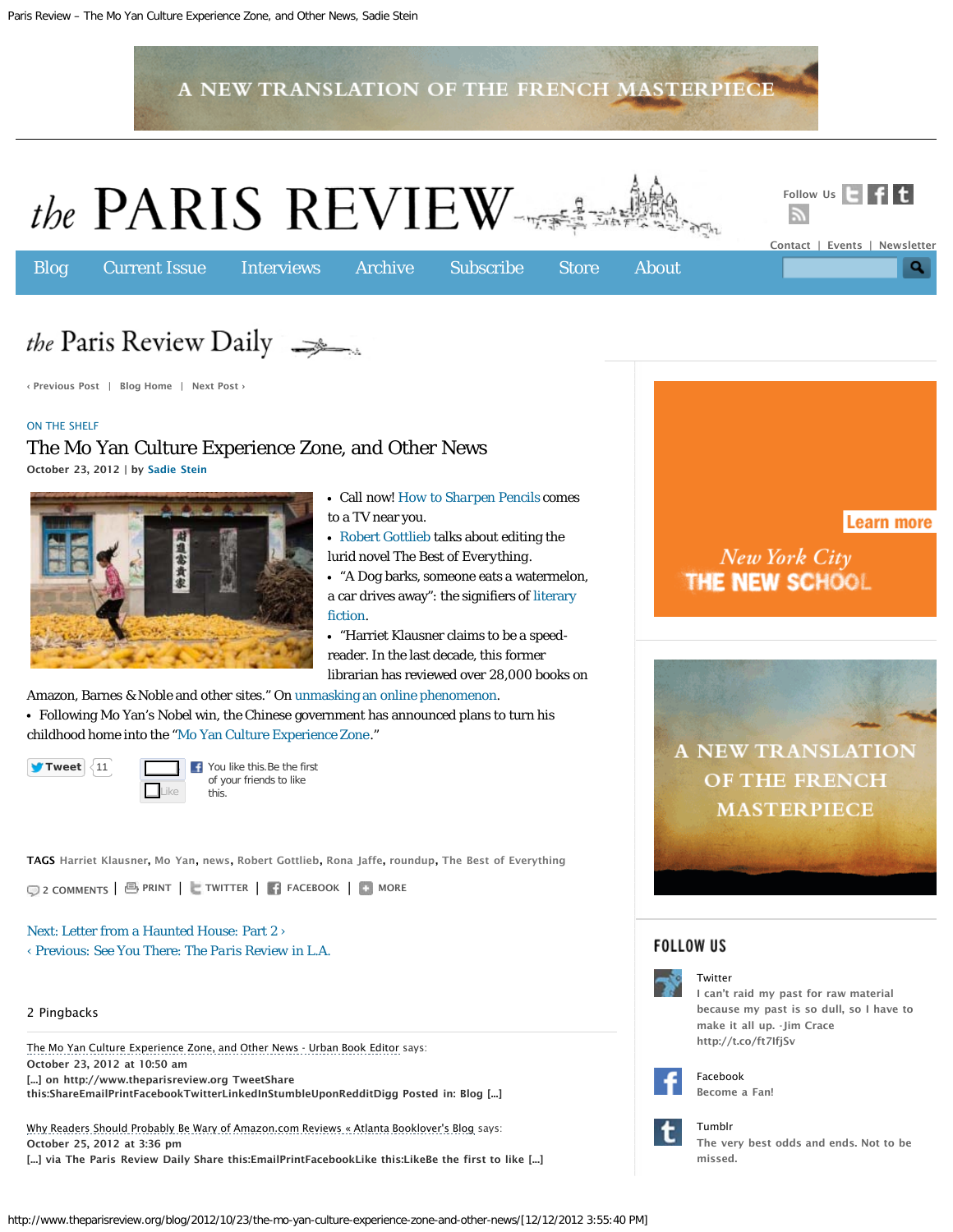# StageGrade®

Reporting the critical consensus for New York City plays and musicals

## **The Best Of Everything**

Critic Reviews (6)

Median Grade



6 Reviews

*From the novel by*: Rona Jaffe. *Adapted and directed by*: Julie Kramer.

#### **Synopsis**

In the pre-women's liberation era, five young and impressionable secretaries new to the big city dodge the garter-snappers at Fabian Publishing while seeking thrilling careers, gay adventures, and a nice boy to take them out to dinner.

#### **Critical Snapshot**

#### *By Linda Buchwald, StageGrade*

Critics praise adapter/director Julie Kramer for avoiding camp and parody and instead presenting a fairly earnest adaptation of *The Best of Everything*. Most critics like bits of staging, such as using cardboard cut-outs for male extras and having one man (Tom O'Keefe) play most of the male characters, but the *New York Post*'s Elisabeth Vincentelli thinks this move doesn't give the women strong enough foils to play against.

## $\blacktriangle$

#### **Sandy MacDonald,** *TheaterMania*

Other than Caroline's ex-fiance Eddie, a dreamboat/cad played with oblivious entitlement by Jordan Geiger, the various men who figure in the story -- as bosses, pursuers, and often both –- are all portrayed with subtle variations by Tom O'Keefe. It's a casting concept that works brilliantly because, personal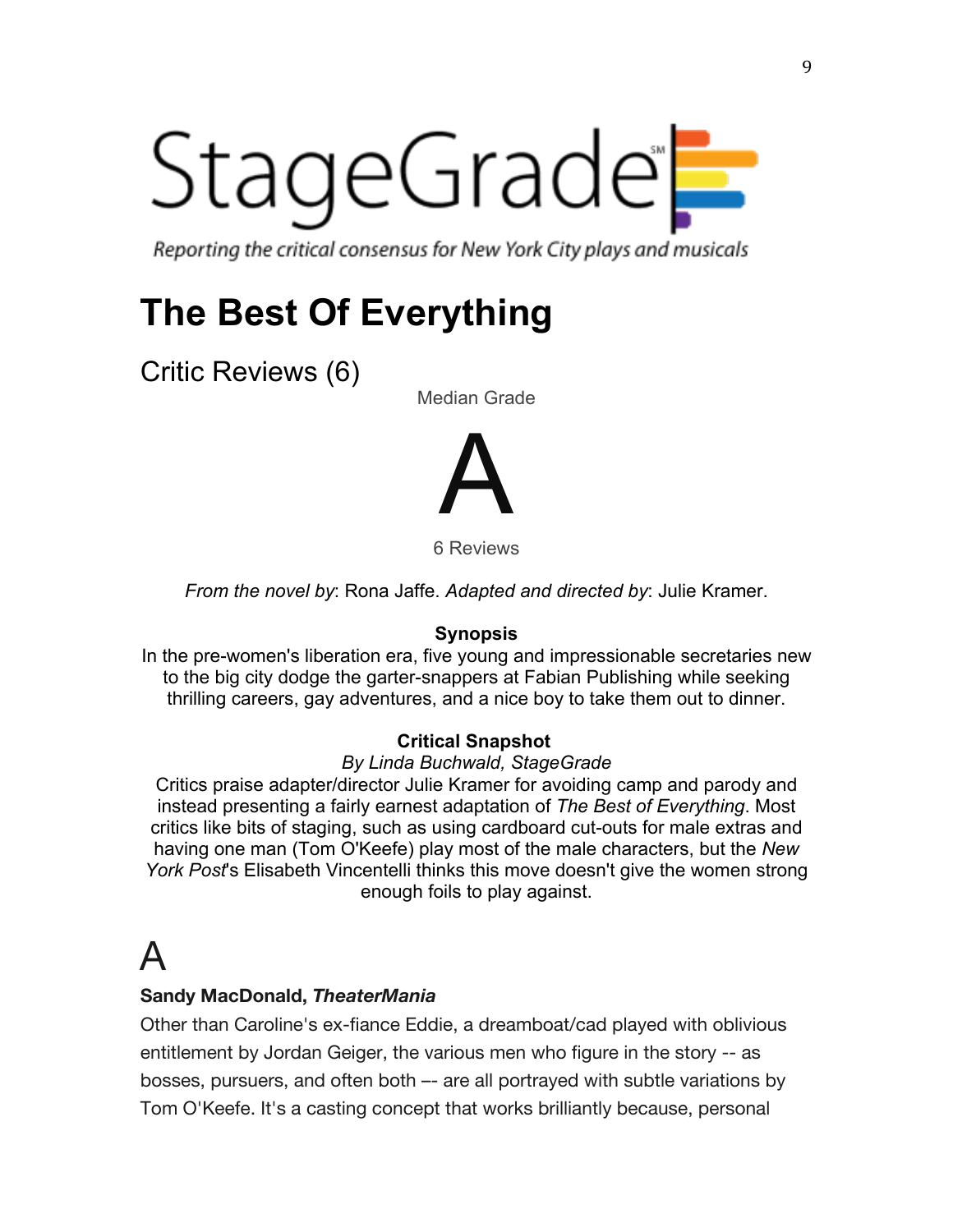quirks aside, these men are interchangeable in the way they pursue and inevitably discard this fresh haul of romance-minded recruits. Abetted by Lauren Helpern's sleek and adaptable modernist set, Danuel Urlie's flawless period costuming, and sound designer Jill BC Du Boff's arcane interstitial '50s pop selections, The Best of Everything nimbly lives up to its title.

## A

#### **Ben Brantley,** *The New York Times*

When I heard that "The Best of Everything" was being made into a work of downtown theater, at Here through Oct. 20, I expected an over-the-top camp fest, replete with female impersonators of all genders. Hadn't the luscious 1959 movie version featured Joan Crawford as a loveless publishing boss and the mannequin deluxe Suzy Parker as an obsessive, man-stalking actress? To my surprised pleasure, the 95WordsPerMinute production of "The Best of Everything," adapted and directed by Julie Kramer, is neither a delirious sendup nor a mordant, finger-wagging deconstruction. It's a respectful, hysteria-free, streamlined (at 90 minutes) and appealingly modest effort that lets Jaffe's working girls speak for themselves.

## A

#### **David Sheward,** *Backstage*

There's always the danger of imitation when a famous film is translated to the stage, but that pitfall is expertly avoided here. The movie drips with melodrama and today is little more than a campy hoot featuring Crawford at her most bitchy, but in this neatly packaged stage version, Kramer offers only a hint of parody. (For instance, at the office Christmas party the steno pool dances with male cardboard cutouts—indicating that their prospective boyfriends are identical and flat.) The director mostly presents the material without irony, so what emerges is an unflinching portrait of the sexual mores of the late 1950s in ultra-sophisticated Manhattan. Through this unfiltered perspective on the past, we see how women's lives have altered in the ensuing decades, yet that they are still held to different standards than their male counterparts.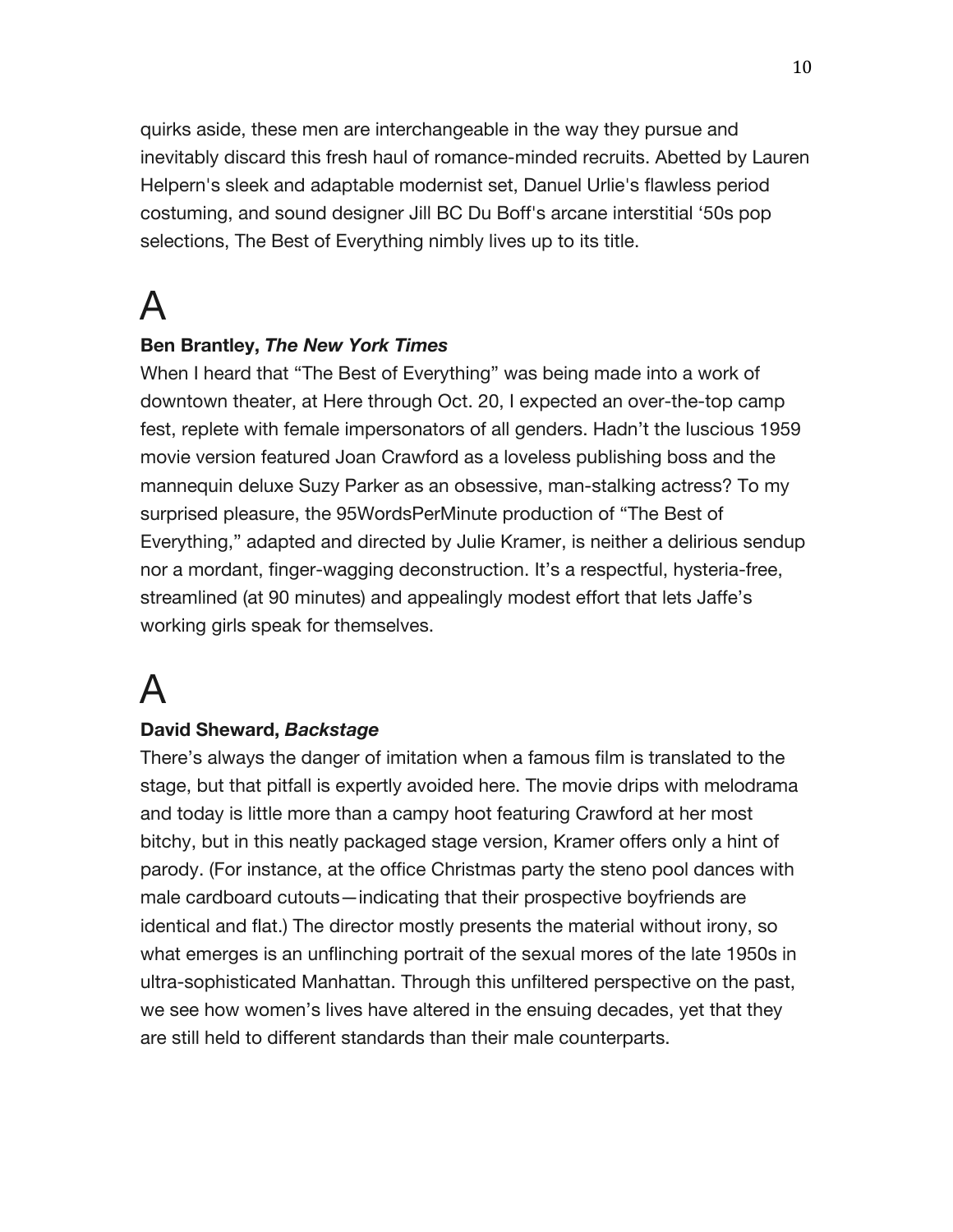## A

#### **Mary Notari,** *Nytheatre.com*

Everything about this show is impeccable. What first stands out is the design and by design I don't just mean the set, but also the sound, costume, sound, and lighting and how they all fit together seamlessly with the actors and some truly imaginative staging. It is wonderfully mid-century in its look and feel – as are the characters and the dialogue of course. From the moment our heroine waves goodbye to her little toy boat – a talisman she carries with her throughout the years, hidden amongst her files and manuscripts at Fabian Publishing – the show is sincere.

## $B+$

#### **Adam Feldman,** *Time Out New York*

Since Caroline is a bit of a stiff, most of the show's fun comes from the more lurid supporting characters: farm girl April (the cherubic Alicia Sable, bursting like popcorn), whose naïveté gets her into trouble, and glamour girl Gregg (Hayley Treider), who goes from loose to unscrewed. Notwithstanding Kramer's barbed new ending, *The Best of Everything* doesn't go very deep, but \$18 is a bargain fare for this stylish antinostalgia trip. And as Caroline learns, you can't necessarily have it all.

http://www.stagegrade.com/productions/1113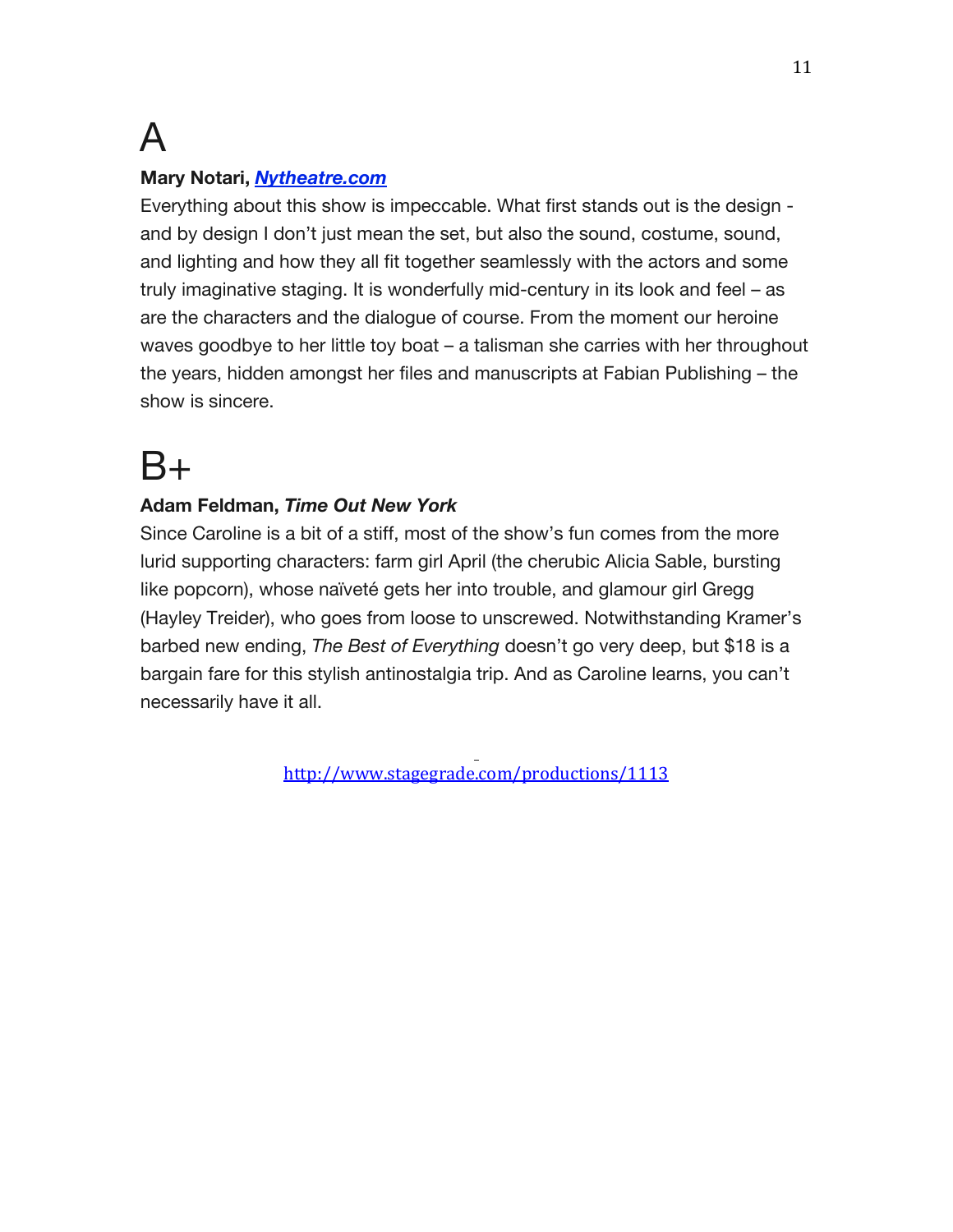

**The Best of Everything** Until Sat Oct 20 HERE 145 Sixth Ave, New York Plays & Shows



Fri Oct 5 2012

Five different people in The Best of Everything refer to the play's main character, Caroline (the poised Sarah Wilson), as "ambitious." Like Brutus, they don't quite mean it as a compliment. It is the early 1950s, and our heroine—a recent Radcliffe graduate who's smarting from a broken engagement with a feckless bounder (Jordan Geiger)—has taken a job as a secretary at Fabian Publishing. The company squeezes out titillating pulp novels, but its steno pool is suffused with the chlorine of conventional sexual wisdom. "There are only two ways to live, the right way and the wrong way," advises the office gossip (Molly Lloyd). The right way leads to a husband, but the wrong way means despair: loneliness, humiliation, abortion, even death.

Adapted from Rona Jaffe's best-selling 1958 book, Julie Kramer's stage play takes a knowing, lightly ironical approach to Jaffe's pre-liberation depiction of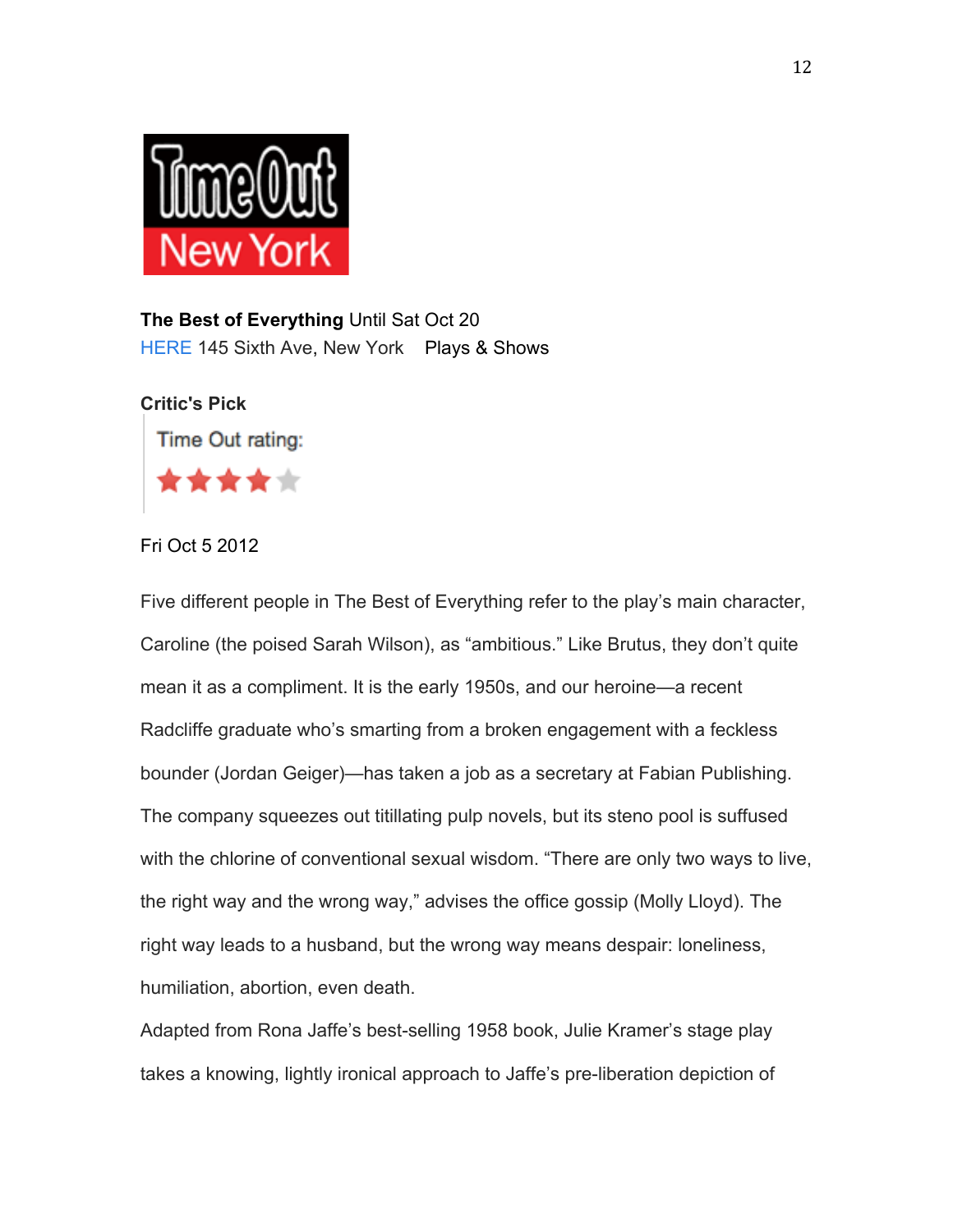single ladies in the big city. It's Stage Door in a Mad Men world, with a jigger of Peyton Place, and Kramer treats its soapiness like a bubble bath whose froth conceals some pretty dirty water. The men in the story are mostly cads—handsy bosses, careless wolves—and the exception, Mike (Tom O'Keefe), is a drunk; Caroline's only female role model at work is the rigid, defensive Miss Farrow. (Amy Wilson plays her with a hint of the honeyed chill that Joan Crawford brought to the 1959 film version.) Since Caroline is a bit of a stiff, most of the show's fun comes from the more lurid supporting characters: farm girl April (the cherubic Alicia Sable, bursting like popcorn), whose naïveté gets her into trouble, and glamour girl Gregg (Hayley Treider), who goes from loose to unscrewed. Notwithstanding Kramer's barbed new ending, The Best of Everything doesn't go very deep, but \$18 is a bargain fare for this stylish antinostalgia trip. And as Caroline learns, you can't necessarily have it all. —Adam Feldman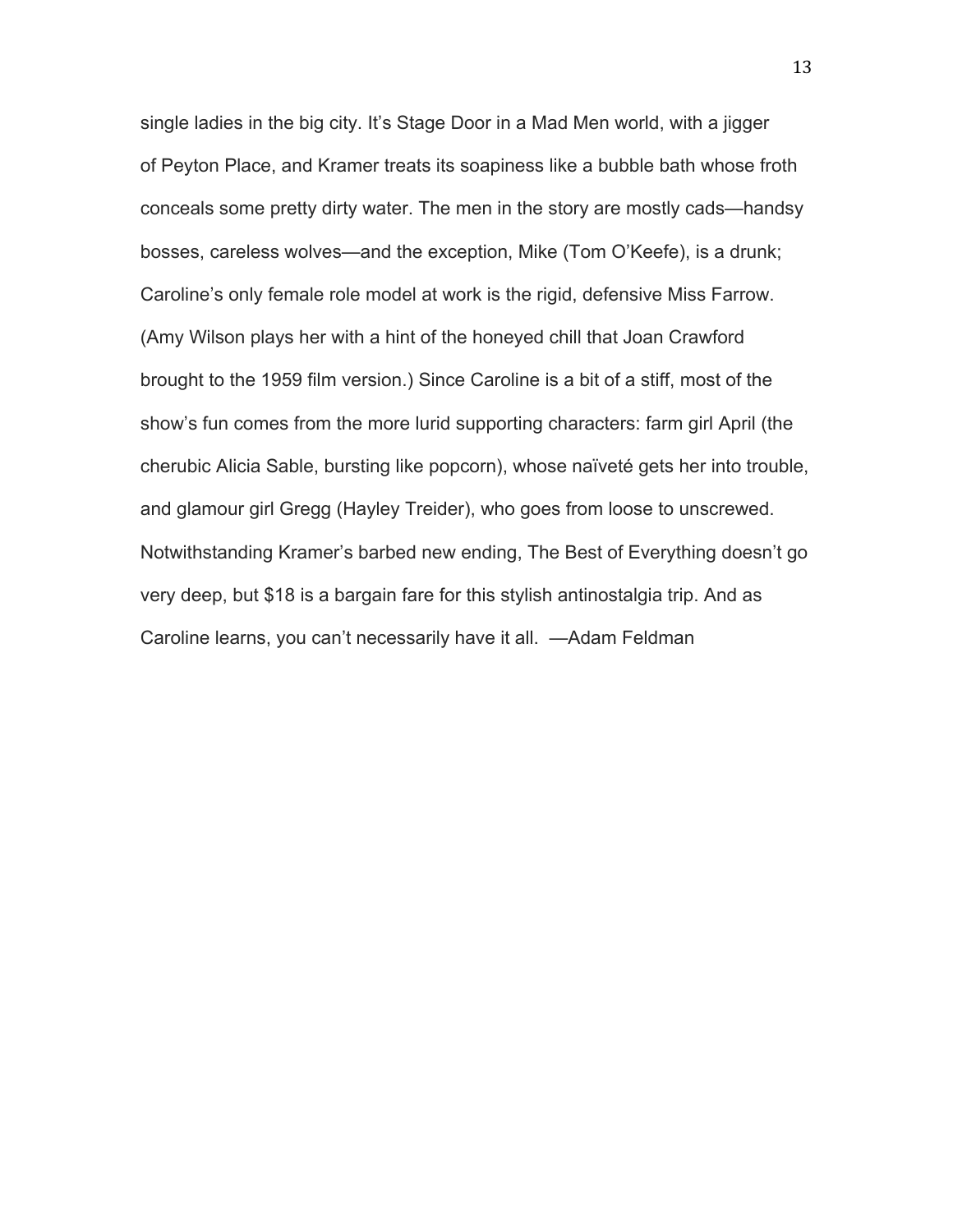

*nytheatre.com* 

*reviewed by Mary Notari · October 2, 2012*

*The Best of Everything* had me at hello – or, as it was in this case, goodbye. The show opens with a stylized piece of exposition that involves a toy boat leaving from an imaginary dock and sets the stage for a captivating production on a surprisingly relevant set of midcentury American office furniture.

Everything about this show is impeccable. What first stands out is the design - and by design I don't just mean the set, but also the sound, costume, sound, and lighting and how they all fit together seamlessly with the actors and some truly imaginative staging. It is wonderfully mid-century in its look and feel – as are the characters and the dialogue of course. From the moment our heroine waves good bye to her little toy boat – a talisman she carries with her throughout the years, hidden amongst her files and manuscripts at Fabian Publishing – the show is sincere.

It would be so tempting, judging from the source material, to veer into camp with this production. But the superb acting across the board not only avoids caricature and self-awareness (*Ha-ha, look we're in the 50's!*), but brings out the humanity in every character. Grounding the audience from the very start and carrying us through the whirlwind of her life on her perfectly tailored shoulders is Sarah Wilson as Caroline. Alicia Sable's astounding journey as Caroline's best friend, April, was also a joy to watch. This play has all the archetypes of an office (the gossip, the old maid, the tragic romantic, the smart aleck) and yet every inch of these women is human and nuanced. The cast's performances made the increasing melodrama of their lives – or in some cases the increasing drudgery – anything but. Especially noteworthy was Tom O'Keefe's turn as *every male in New York City* – minus a few cardboard cut-outs –who bounded onto the stage after every quick change a fully formed new man. (Speaking of cardboard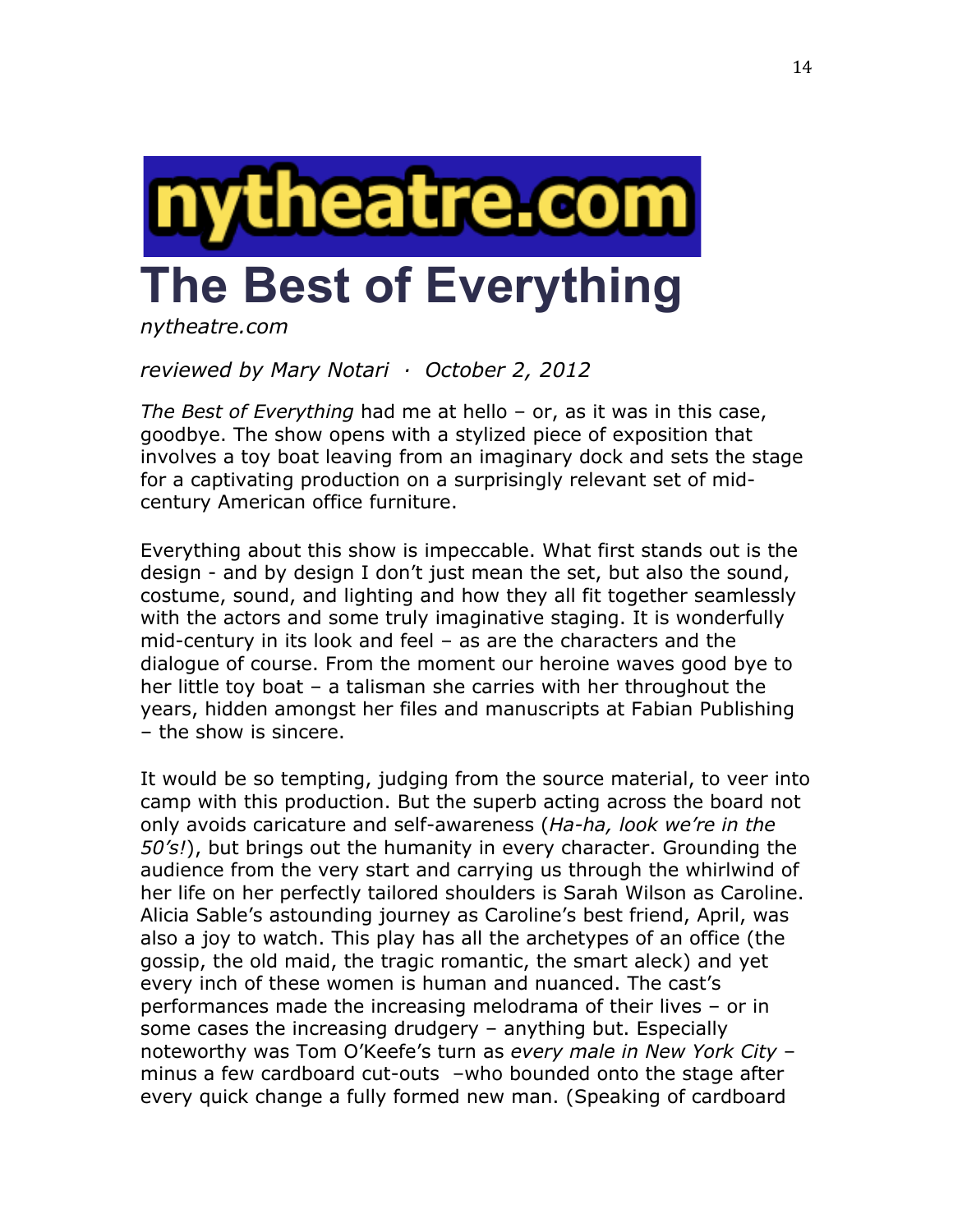cut-outs, you're going to love the office party dance number.)

Full disclosure: I came into *The Best of Everything* skeptical. Can women really have it all? I say: who the hell cares? Marriage doesn't define me and, like others in the feminist/queer/ally community, I am deeply skeptical that all this recent fighting over marriage rights is the right conversation to be having about the fact that many Americans are effectively second-class citizens – including women. We're still fighting those 1950's gender norms and expectations, aren't we folks?

That said: Props to director/playwright Julie Kramer and her collaborator, Amy Wilson. This show is 100% aware of that. Rather than saying all men are the same, Mr. O'Keefe's characters and those cut-outs were a manifestation of the world that women have to create for themselves when they are excluded. A world embraced by Mary Agnes and Brenda, the office gossips; a world that is rejected by Miss Farrow, the successful but unmarried sole female editor; and a world that Caroline tries to straddle with varying success.

Not to be overlooked is some very precise direction that keeps the flow seamless in what could easily be a disjointed, campy series of vignettes. Kudos to sound designer Jill BC De Boff, as well, for keeping the momentum up during some potentially tricky scene changes – how can I get a copy of that soundtrack?

Rather than comment on the norms of a bygone era, *The Best of Everything* invites us into the world of typewriters and sexual harassment and by the end I'm left asking the same questions as our grandmothers: can anyone, man or woman, find both fulfillment and love? We're still looking for those answers at the end of the show (perhaps we haven't come as far as we think from those days). Will our heroes and heroines find the best of everything like Caroline's man-child fiancé (Jordan Geiger) wishes her from the start without knowing what he's saying? Within the frame of this story we won't know. All we can hope for, as Caroline tells Mike Rice, an editor at Fabian Publishing, during a particularly hopeful moment, is to find someone conventional we can be unconventional with. In the end, we're left only with our legacy be it our work, our families, or our bonds of friendship and camaraderie.

http://www.nytheatre.com/NytheatreNow/ReviewNyte/2012-the-bestof-everything-mary-notari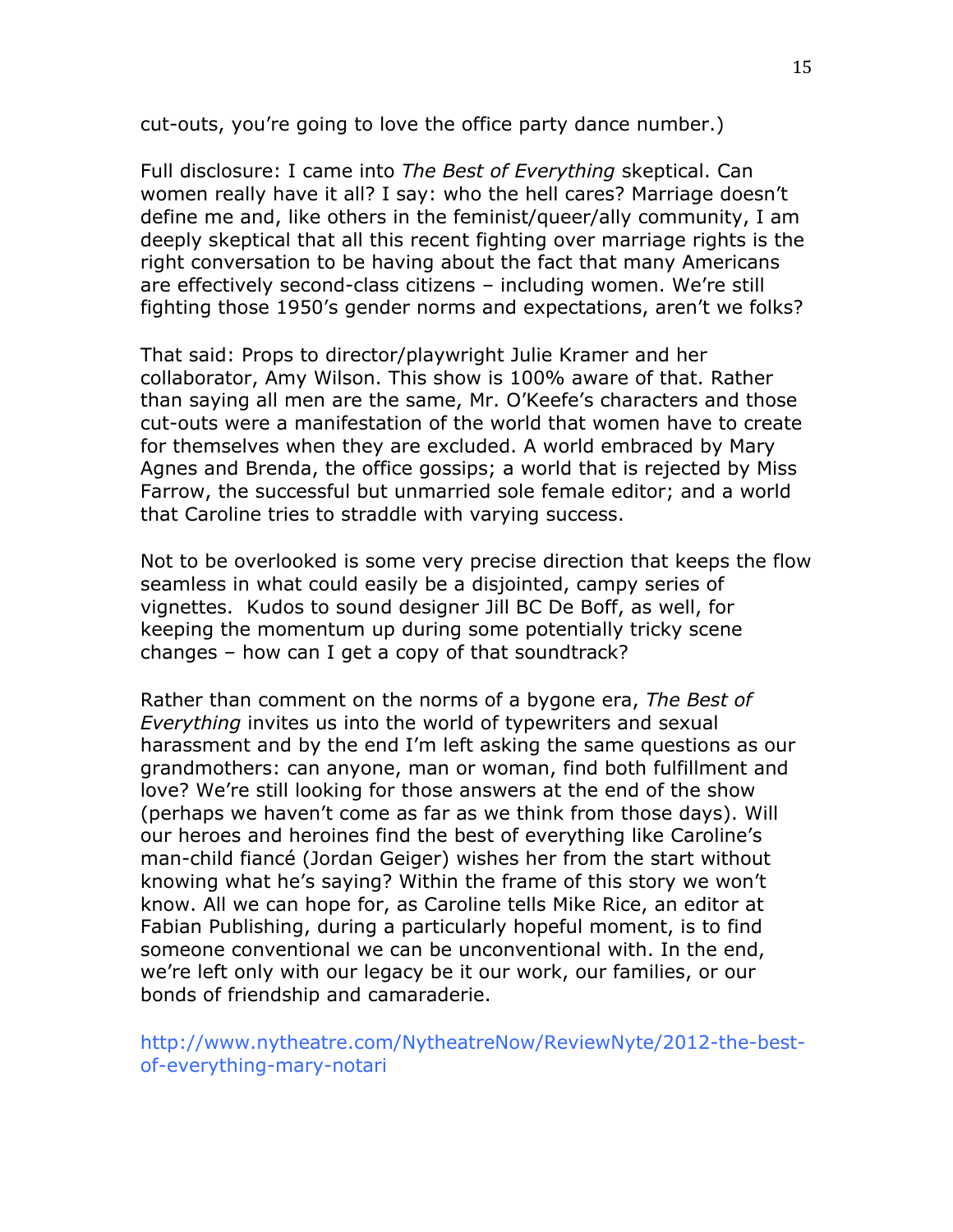

## *The Best of Everything*

This clever adaptation of Rona Jaffe's novel about secretaries in the 1950s is an absolute treat.

By Sandy MacDonald • Oct 5, 2012 • New York City

The light and clever hand of adapter/director Julie Kramer guides the new stage version of Rona Jaffe's scandalous 1958 novel *The Best of Everything*, now at HERE.

This fairly faithful redaction of Jaffe's frank study (for its day) of young women navigating the choppy waters of a New York City paperback publishing house provides a panorama of outmoded mores as poignant as they are laughable. The result, however, is an absolute treat for the audience, as we get to snigger at the backwards ways of our female forebears, while being skillfully nudged into genuine empathy for their travails.

Fresh out of Radcliffe and recuperating from a broken engagement (the script starts with a playful flashback featuring a miniature ocean liner), the bright, impeccably groomed Caroline (Sarah Wilson) aims higher than her officemates: the yenta-ish Mary Agnes (Molly Lloyd, got up like a goofy Lynda Barry cartoon), naïve sex-kitten April (delightful Alicia Sable), bridge-and-tunnel-bred Brenda (Sas Goldberg), and junior vamp Gregg (Hayley Treider). These young women – some ambitious, some just biding their time until marriage – can aspire no higher than the steno pool as the editorial ranks are closed to females. There is one token exception: the no-nonsense Miss Farrow (Amy Wilson), who is considered a dried-up crone at 36.

Wilson has big shoulder pads to fill – taking on the role essayed by Joan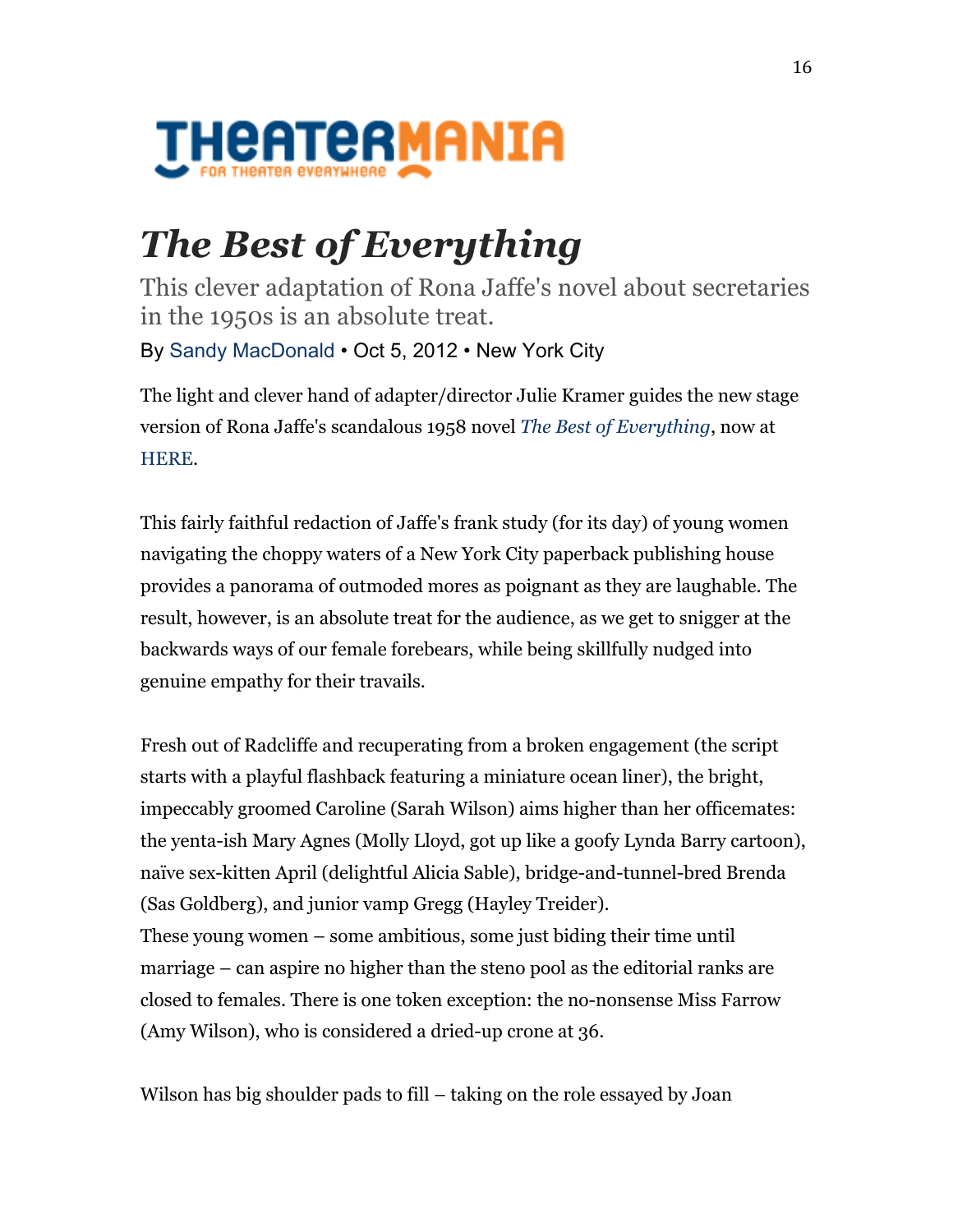Crawford in the 1959 film version – and she does so with quiet, grim authority, her mouth a pinched line beneath the hat that Miss Farrow wears at all times to distinguish herself from the low-status female drones.

Other than Caroline's ex-fiance Eddie, a dreamboat/cad played with oblivious entitlement by Jordan Geiger, the various men who figure in the story -- as bosses, pursuers, and often both –- are all portrayed with subtle variations by Tom O'Keefe. It's a casting concept that works brilliantly because, personal quirks aside, these men are interchangeable in the way they pursue and inevitably discard this fresh haul of romance-minded recruits.

Abetted by Lauren Helpern's sleek and adaptable modernist set, Danuel Urlie's flawless period costuming, and sound designer Jill BC Du Boff's arcane interstitial '50s pop selections, *The Best of Everything* nimbly lives up to its title.

http://www.theatermania.com/new-york-city-theater/reviews/10-2012/the-best-ofeverything 63143.html?cid=homepage\_news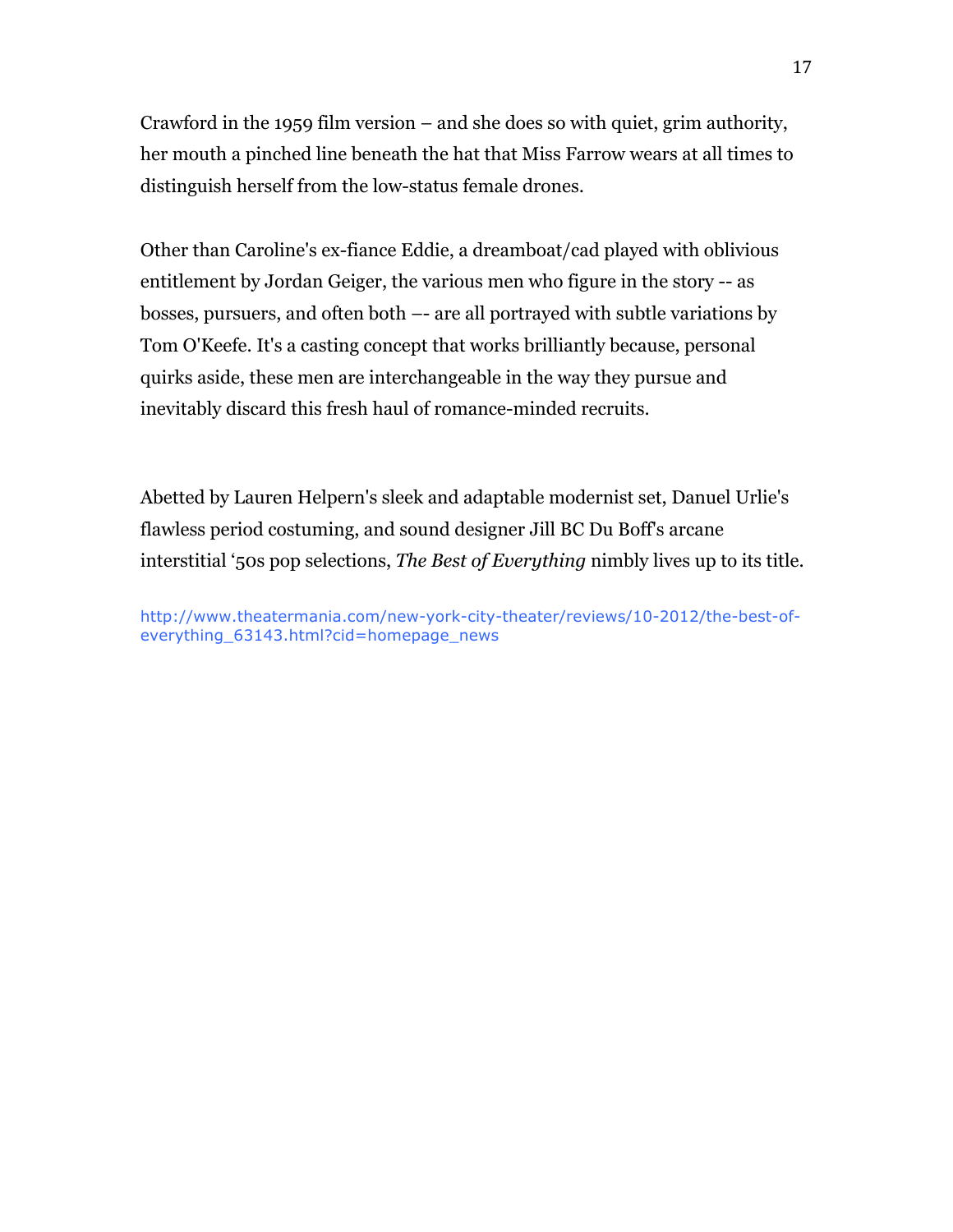

## The Best of Everything' Recreates Pre-'Mad Men' Battle of the Sexes

By David Sheward | Posted Oct. 4, 2012, 8:31 p.m.

You might expect any stage version of a Joan Crawford film to be a satire in the style of Charles Busch, with a fabulous drag performer in the Crawford role. Adaptor-director Julie Kramer, however, opts for a more straightforward staging of "The Best of Everything," Rona Jaffe's best-selling 1958 novel about young women seeking love and careers while they toil as secretaries at a paperback publishing firm. Kramer adheres more closely to the book than 1959's Technicolor movie adaptation. Long before "Valley of the Dolls" and "Sex in the City," Jaffe's novel was something of a sensation because it honestly portrayed the sex lives of ambitious career girls, not all of whom saw marriage as their ultimate goal.

There's always the danger of imitation when a famous film is translated to the stage, but that pitfall is expertly avoided here. The movie drips with melodrama and today is little more than a campy hoot featuring Crawford at her most bitchy, but in this neatly packaged stage version, Kramer offers only a hint of parody. (For instance, at the office Christmas party the steno pool dances with male cardboard cutouts indicating that their prospective boyfriends are identical and flat.) The director mostly presents the material without irony, so what emerges is an unflinching portrait of the sexual mores of the late 1950s in ultrasophisticated Manhattan. Through this unfiltered perspective on the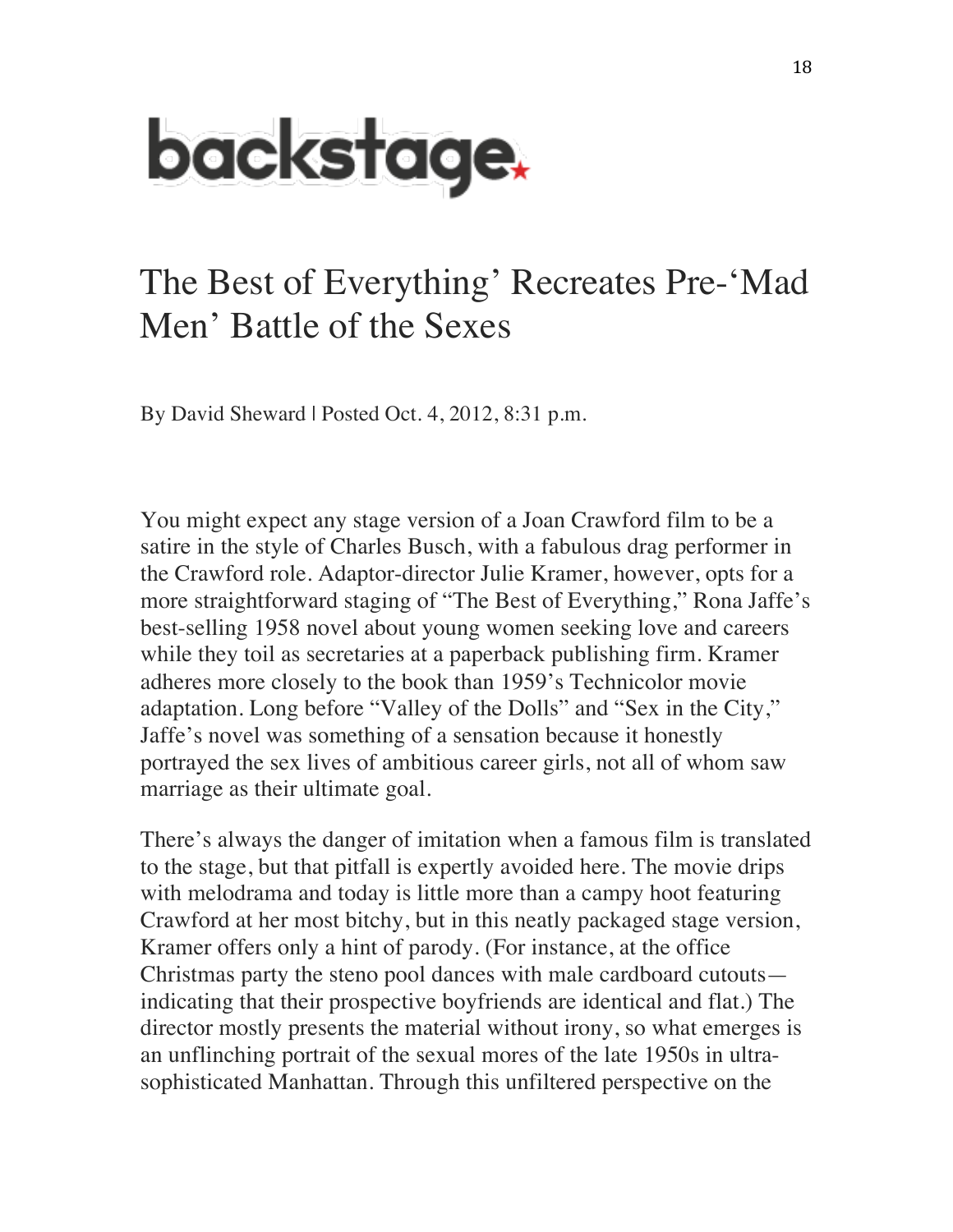past, we see how women's lives have altered in the ensuing decades, yet that they are still held to different standards than their male counterparts.

The Crawford part, Miss Farrow, a ruthless editor carrying on an affair with a married executive in the company, is memorable but not the lead. The focus is on Caroline, a Radcliffe grad who is recovering from a broken romance and seeking to climb the corporate ladder along with the men; she won't settle for being a secretary or a discarded plaything. There's also needy and naïve April, gossipy Mary Agnes, flamboyant and unstable Gregg, and sarcastic Brenda. Rather than treat them as punchlines, the actors and Kramer present these characters as real women dealing with the constraints of their time.

Sarah Wilson seriously conveys Caroline's conflict between her heart and her job. Alicia Sable is a charming and sweet April. As the neurotic Gregg, Hayley Treider actually improves upon the wooden performance of the movie's Suzy Parker (the supermodel of her day). There's not a whiff of over-the-top Crawford in Amy Wilson's precise Miss Farrow; Molly Lloyd and Sas Goldberg are screamingly funny as the bickering Mary Agnes and Brenda, respectively; and Tom O'Keefe (who plays four roles) and Jordan Geiger are stalwart as the men who either use or woo the heroines.

The era is recreated with accuracy and detail through Daniel Urlie's stylish costumes and Lauren Helpern's economical, corporate set. Sound designer Jill BC Du Boff's soundtrack of period pop tunes, from the likes of Dinah Washington and Doris Day, evokes the romantic dreams of Caroline and her cohorts.

*Presented by Hyde Park & Lafayette and 95WordsPerMinute at HERE Arts Center, 145 Sixth Ave., NYC. Oct. 4–20. (212) 352- 3101 or www.here.org. Casting by Paul Davis/Calleri Casting*.

http://www.backstage.com/review/ny-theater/off-off-broadway/best-everythinghere-arts-center/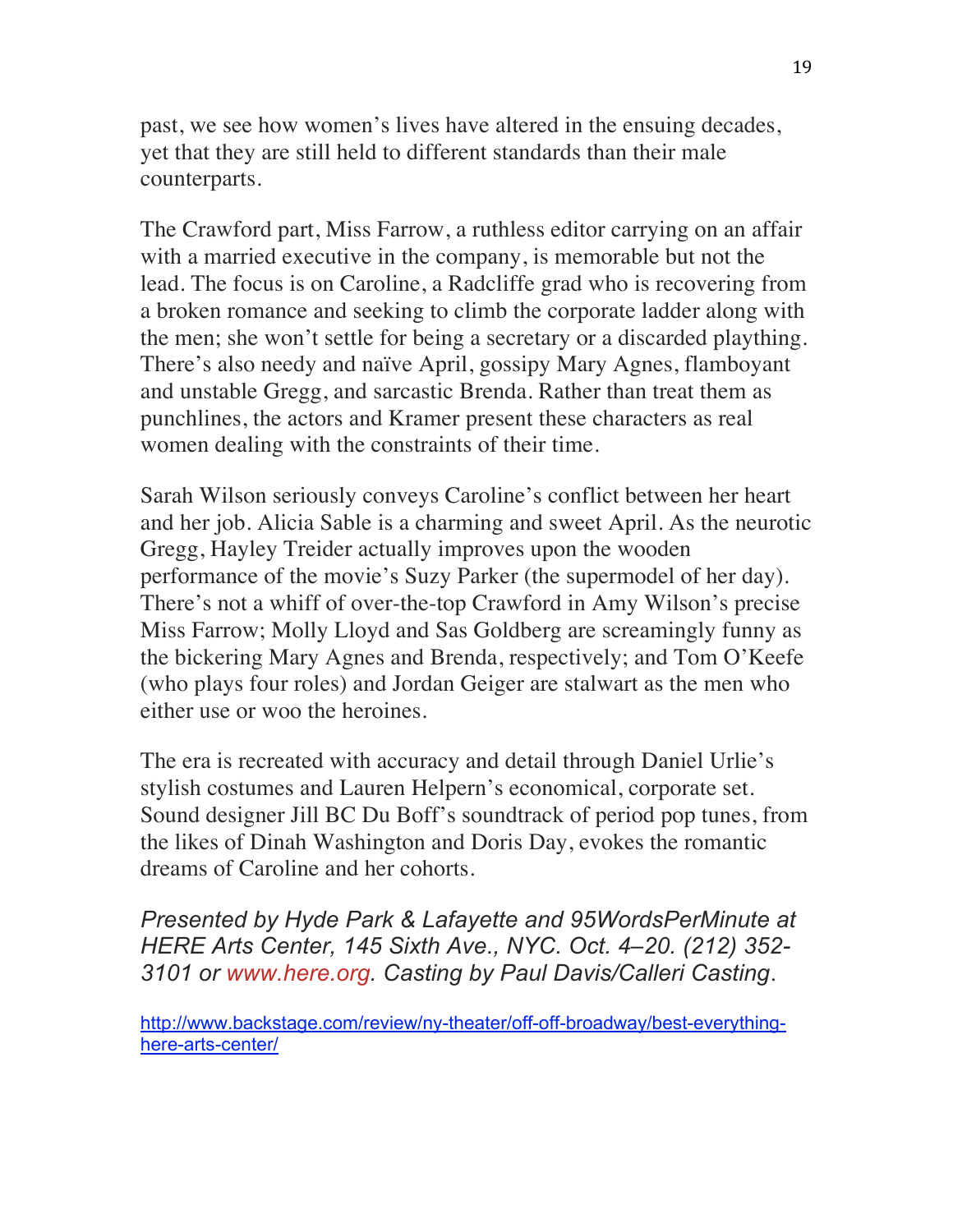## THE HUEEINGTON POST

**Fern Siegel**

*Deputy Editor, MediaPost*

## **Stage Door:** *The Best of Everything* Posted: 10/05/2012 2:47 pm

*Mad Men* made 21st-century audiences keenly aware of the rampant sexism and alcoholism that were an ordinary part of office life. With notable exceptions, the viewpoint is primarily male. Seven years before *Mad Men* begins, *The Best of Everything*, now at the Here Theater in SoHo, profiles the world of women. And it ain't pretty.

What seems campy now -- the crazed obsession with marriage, the stereotypes of working women, epitomized by Miss Farrow (Amy Wilson) - - was serious then. But thanks to Julie Kramer's streamlined adaptation, the tight production zips through Rona Jaffe's book, giving audiences a peek at the mind-set of post-war American women.

Plus, it adds a key ingredient: humor.

*The Best of Everything* is a fictionalized account of Jaffe's time as an associate editor at Fawcett in the early 1950s. The thinly veiled Fabian Publishing is the backdrop to the story of five secretaries. Most of the young women, like Mary Agnes (Molly Lloyd) and Brenda (Sas Goldberg), are marking time until their wedding day.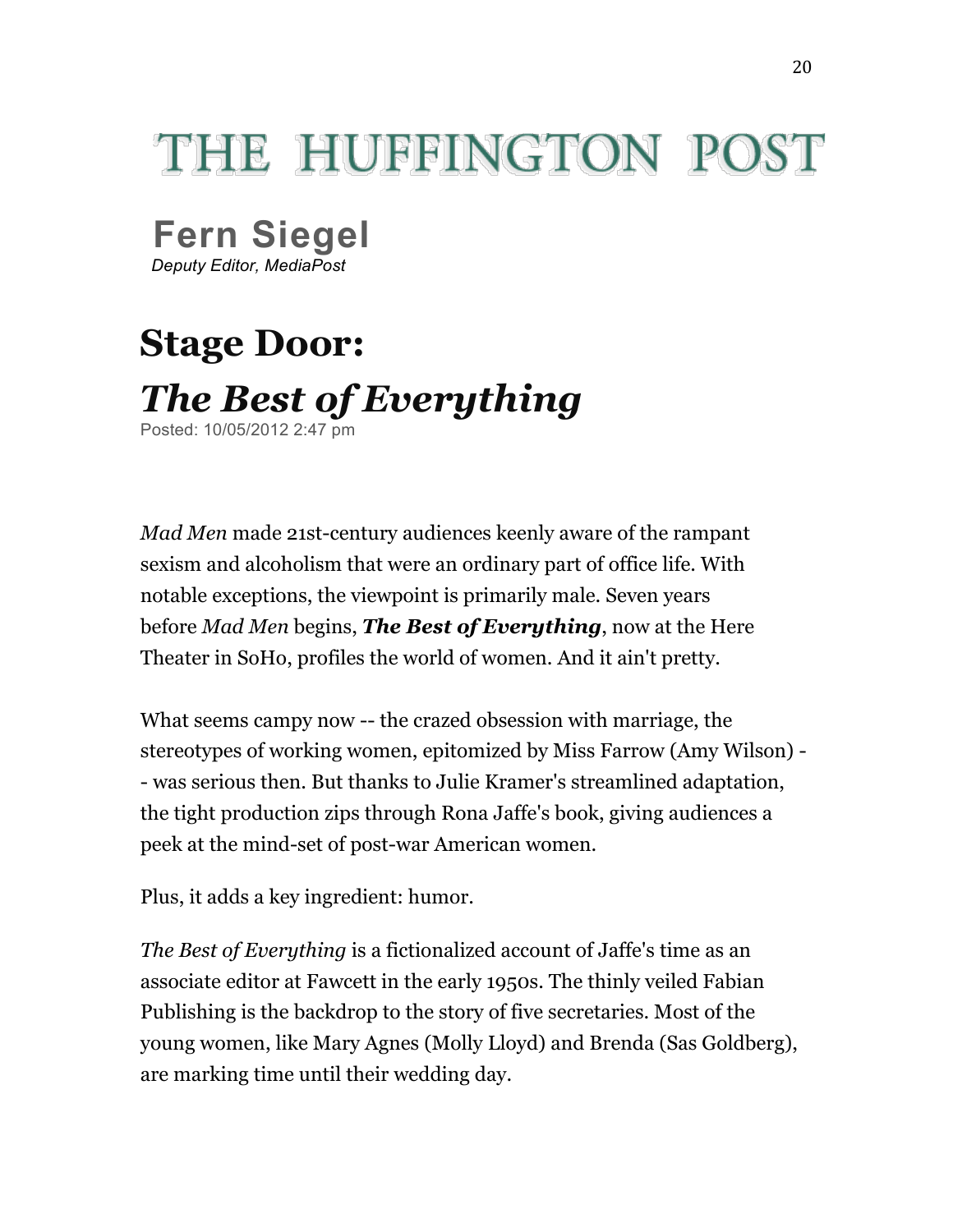They cannot conceive of a life in which women long for careers. Conversely, Caroline (Sarah Wilson) a Radcliffe grad who dreams of becoming an editor, Gregg (Hayley Treider), an actress tormented by love gone wrong, and wide-eyed April (Alicia Sable) embrace a wider world. It may be heartbreaking at times, but also liberating as they search for meaning beyond stifling convention.

*The Best of Everything* is clearly an ironic title, but its pre-feminist world is eye-opening. This off-Broadway production is smart and entertaining. That's thanks to spot-on costumes and sets by Daniel Urlie and Lauren Helpern, respectively, aided by Kramer's economic and lively direction. Her strong cast mines both the pathos and embryonic possibilities of the era. Sable is a versatile performer, while Lloyd and Goldberg have fun with their roles. Treider is touching, and a poised Wilson does well as a woman embracing her own destiny.

http://www.huffingtonpost.com/mobileweb/fern-siegel/stage-door-the-best-ofev\_b\_1943399.html?utm\_hp\_ref=theatre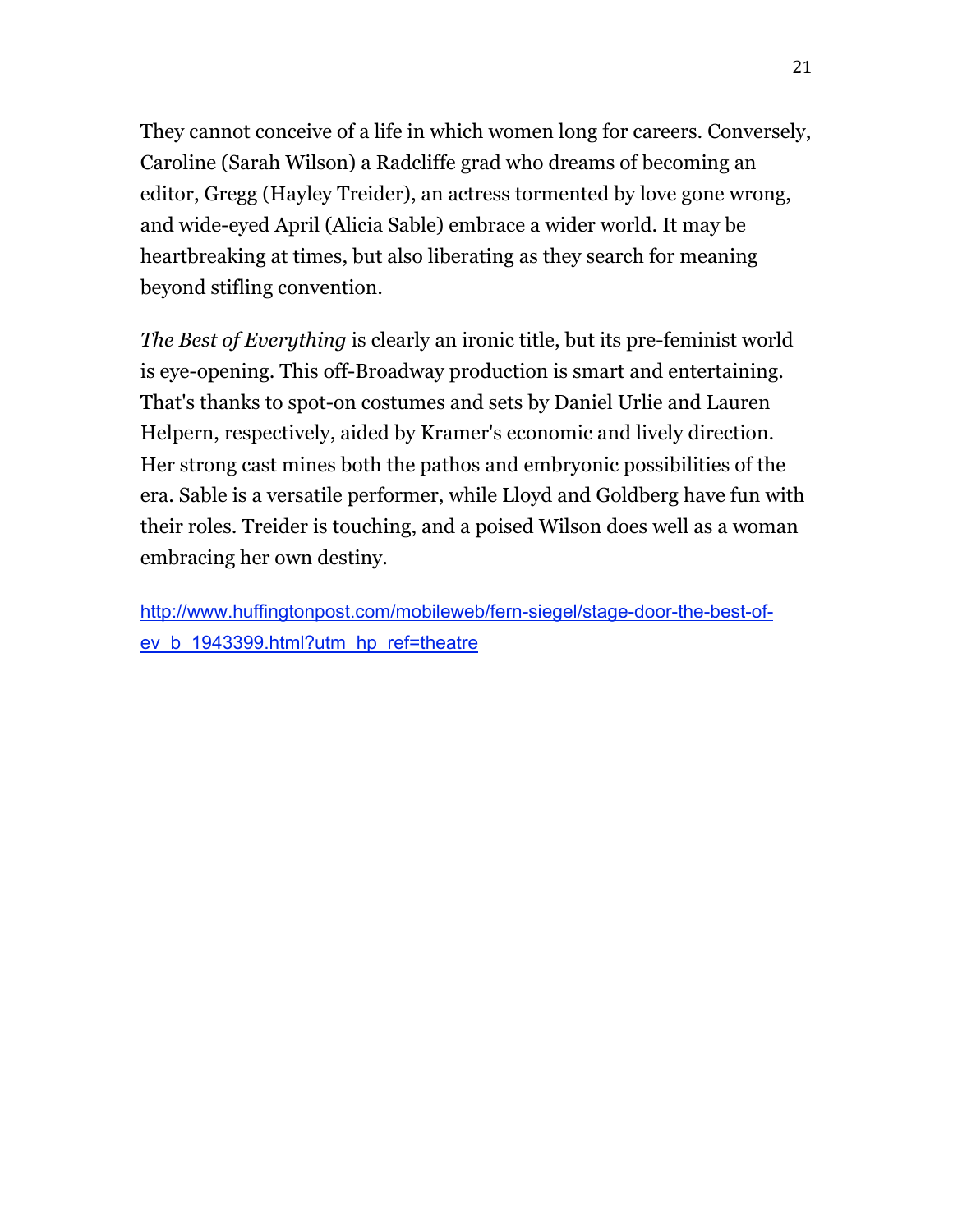#### **Reviews Off-Broadway**

#### Thursday, October 4, 2012

.

.

.

.

#### The Best Of Everything: An Eye-opening (and enjoyable) Trip to the 1950s

The 1950s doesn't seem that long ago, most of the time. The play **The Best of Everything** is based on Ronna Jaffe's 1950s book and it looks at the period through a unique lens. This theatrical adaptation is produced with the permission of The Rona Jaffe Foundation. Ms. Jaffe was quoted as saying, "Back then, people didn't talk about not being a virgin. They didn't talk about going out with married men. They didn't talk about abortion. They didn't talk about sexual harassment, which had no name in those days. I thought if I could help one young woman sitting in her tiny apartment thinking she was all alone and a bad girl, then the book would be worthwhile."

**The Best of Everything** certainly does talk about those things, in a frank way that shocks even some of the characters who say the lines. The story follows Caroline (played to perfection by Sarah Wilson) as she moves from jilted fiancée, to secretarial pool, to Female Editor (there is only one). Along the way, she and the other secretaries aim for love or marriage, rarely both. She is told early that there are only two kinds of women in the office, the ones looking for husbands or the "ambitious" ones – who are ready to backstab other women to get ahead.

Caroline, however, loves her job, editing and being a reader. She falls into the ambitious category without the backstabbing; but not without heartache. Caroline slowly explores emotional and then sexual maturity without a husband in the 1950s. It is a difficult road, and one without guideposts or mentors. Ms. Wilson pulls the audience along with her as she tests the limits of the time and of herself.

Two of her friends, innocent April (a perky and believable Alicia Sable) and sultry Gregg (Hayley Teirder doing good job with the most dated character) don't follow the traditional path - dating, marriage, and, only then, sex. It has bad consequences for both women. Although, for April at least, she is able to turn her life back around. The idea that you could be a loose woman, and then later become respectable was new and groundbreaking.

Two of the other secretaries, Mary Agnes (a terrific Molly Lloyd) and Brenda (a hilarious Sas Goldberg) do get married and leave the office. **The Best of Everything** shows a microcosm of women's choices in the 1950s. Ultimately, you probably couldn't have the best of *Everything*, but you could have the best of *some things*.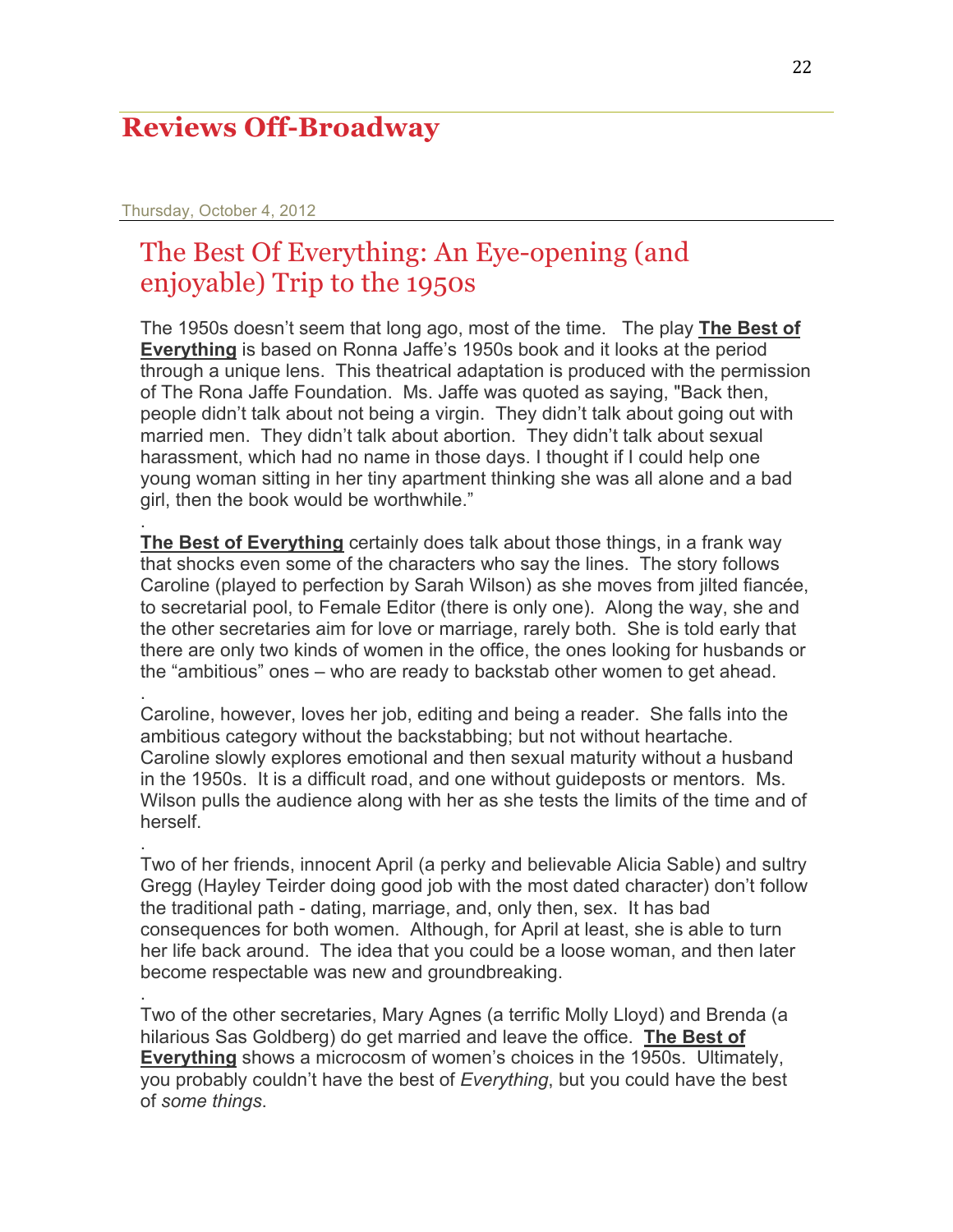. Tom O'Keefe plays nearly all the male parts excellently, bringing to life a couple of key moments. The other man, the jilting fiancé, is well played by Jordan Geiger. Amy Wilson under plays Miss Farrow nicely. If you only know Miss Farrow from the movie with Joan Crawford, you will be surprised to see Ms. Wilson doing an excellent job of being a terror without sucking up all the oxygen in the room.

. The show was adapted from the book and directed by Julie Kramer. She has done an excellent job, moving the story along but keeping the audience invested in the characters. Finally I have to give a huge credit to Daniel Urlie, whose costumes set the period perfectly. It is a little thing, but when costuming is done badly it pulls the audience out of the moment, Mr. Urlie did a great job.

The **Best of Everything** is one of the rare shows that is funny, entertaining and still shows you something new.

**The Best of Everything** *Book:* **Rona Jaffe** *Adaptation:* **Julie Kramer** *Development:* **Amy Wilson** *Direction:* **Julie Kramer** *Cast*: **Sarah Wilson, Jordan Geiger, Sas Goldberg, Molly Lloyd, Tom O'Keefe, Alicia Sable, Hayley Treider, Amy Wilson**

.

http://reviewsoffbroadway.blogspot.com/2012/10/the-best-of-everythingeye-opening-and.html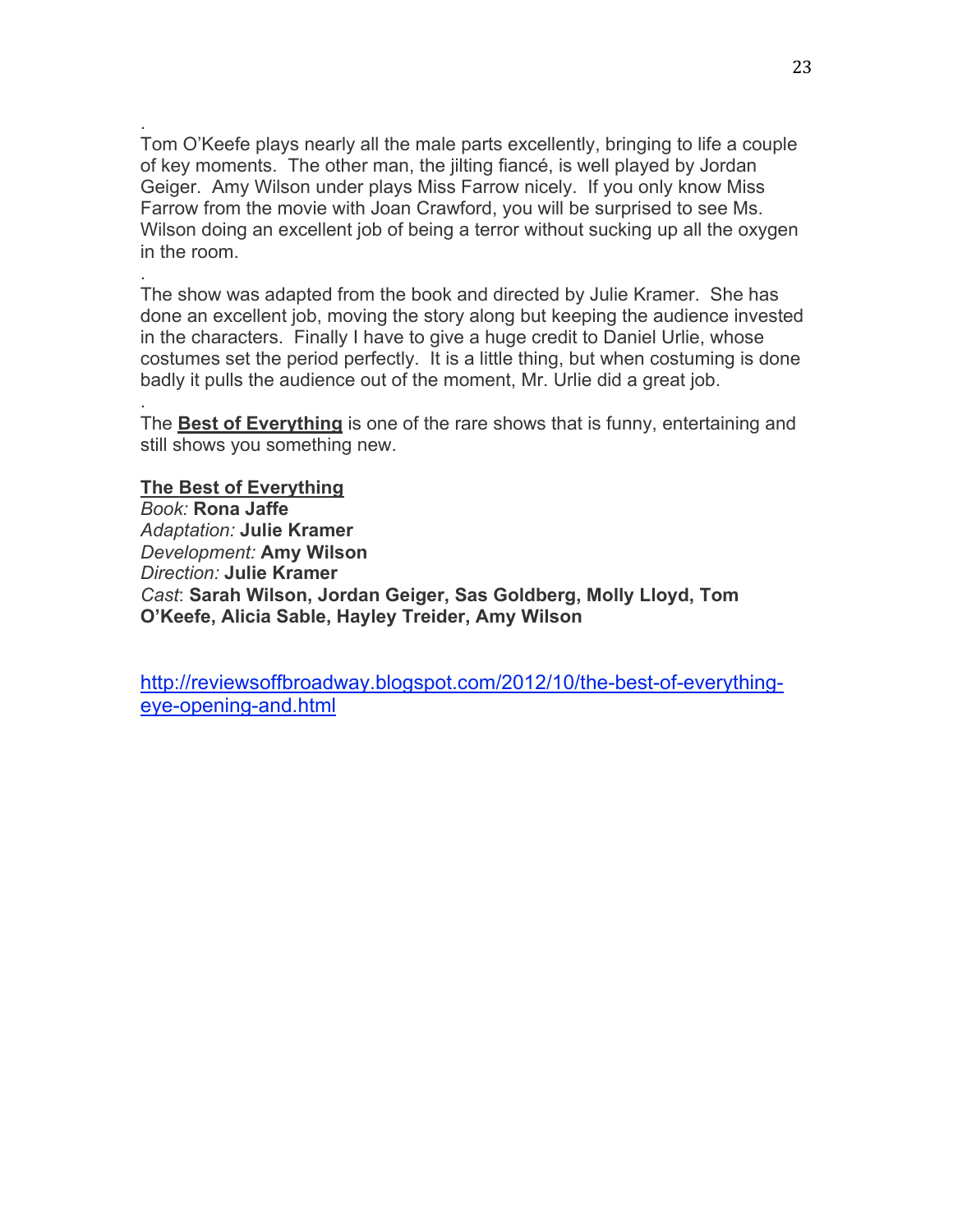### **A** *CurtainUp* **Review** *The Best Of Everything* **By Elyse Sommer**

No wonder the TV series *Mad Men* had an episode showing anti-hero Don Draper reading a copy of Rona Jaffe's novel, *The Best of Everything.* about women at Fabian Publishing (a thinly disguised fictional version of Fawcett Publications, who pioneered original paperback publishing and where Jaffe once worked as an associate editor). Most of the girls at in the 1960s world of the Sterling Cooper advertising agency on Madison Avenue are still typing away at desks outside male executive offices.

Megan, the girl Don married after the break-up of his previous marriage started out in the typing pool before becoming Don's secretary. Like Jaffe's Gregg, Megan is an aspiring actress. As for Caroline, Jaffe's main character who had the ambition and smarts to climb out of the typistsecretary ghetto to become an editor, she's got much in common with *Mad Men*'s Peggy Olson whose copywriting career has its share of personal heartache and frustration about prevailing glass ceiling issues.

We should thank that *Mad Men* episode for renewing interest in the working girl's mind set and milieu that Rona Jaffe so entertainingly explored in her first best seller and for giving Julie Kramer and Amy Wilson's stage adaptation a nifty promotional tie in to the popular series. Kramer and Wilson's play now being given a limited run at the Here Art Center clearly doesn't have a budget to allow for the snazzy production values of either *Mad Men* or the technicolor star studded film version of the novel (Joan Crawford, Hope Lange, super model Suzy Parker), However, this *The Best of Everything* is smartly crafted, staged and acted to make contemporary audiences appreciate Jaffe's very savvy portrait of the working and personal lives of young women more than forty years ago.

Women have come a long way since Jaffe's once shockingly frank look at young women eager for the best life had to offer in the face of limited opportunities and a value system defining what that " best" entailed. The Kramer and Wilson script sticks close enough to the book's characters and plot, to make the story of five Fabian Publishing Company's typists come across as almost ludicrously funny. Yet our amusement doesn't come at the expense of empathy for these eager for life young women. What we laugh at is not them, but the mores that dictated and restricted their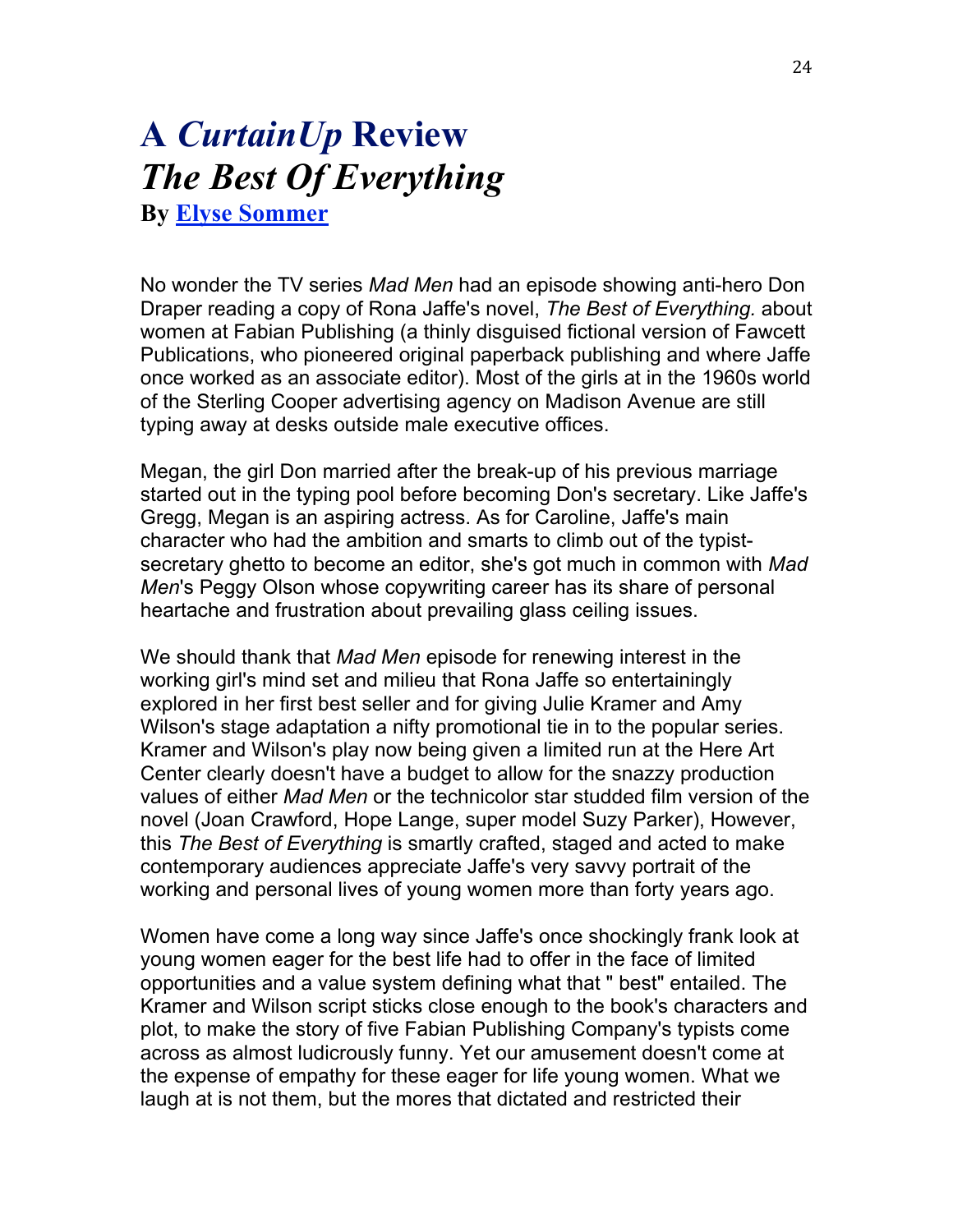ambitions. Instead of the brass ring associated with good fortune, the ring to catch for these girls was gold and sized to fit the third finger of the left hand. Since the life of young people seeking a taste of New York's excitement and glamour can still be fraught with loneliness, insecurity and pain, especially in terms of romantic relationships, you're likely to find this new look at a dated best seller an emotionally engaging theatrical experience.

The excellent 8-member cast includes co-script developer Amy Wilson as Amanda Farrow Fabian's only female editor, with Sarah Wilson as Radcliffe graduate Caroline, the imperious older woman's much put-upon (but not for long) secretary. Caroline represents the best and the brightest of women entering the work force in the '50s her initial ambition was to marry her Mr. Right who turns out to be Mr. Wrong when he jilts her to marry an oil heiress.

In between Caroline's days in the secretarial pool and her final confrontation with Amanda as an equal — which deepens the sense of the need for mentoring rather than competitive female relationships — Caroline remains closely connected with her typing pool buddies. After all, she was subject to the same societal pressure to find fulfillment through marriage, the burden of virginity and the fears and dangers associated with its loss. Unlike the 36-year old Farrow who, except for a married lover without whom she probably couldn't have nailed that editorial post, she's still part of this group portrait.

To fill in that group portrait, there's the naive April (a delightful Alicia Sable). For comic relief we have the office gossip, Mary Agnes (Molly Lloyd managing to be hilarious without being cartoonish), Brenda (a more sarcasm tinged performance Sas Goldberg) who pares three months of her pregnancy to be able to work past the then commonly enforced rule about not being allowed work once a pregnancy became highly visible. The most troubled and saddest character is Gregg, the part-timer with acting ambitions (a poignant Hayley Treider).

While men were the dominant characters in any publishing or advertising office in Jaffe's day, this is the story of the women who brought them coffee and took their dictation. It's quite apt therefore that the cast in *The Best of Everything*, the play, therefore features just two actors, Jordan Geiger as Eddie, the selfish and unworthy man of Caroline's girlhood dreams, and Tom O'Keefe to play all the others: Two Fabian editors (Shalimar, the lecherous old sexual harasser; and Caroline's friend the hard-drinking much older Mike Rice whose idea of not taking advantage of